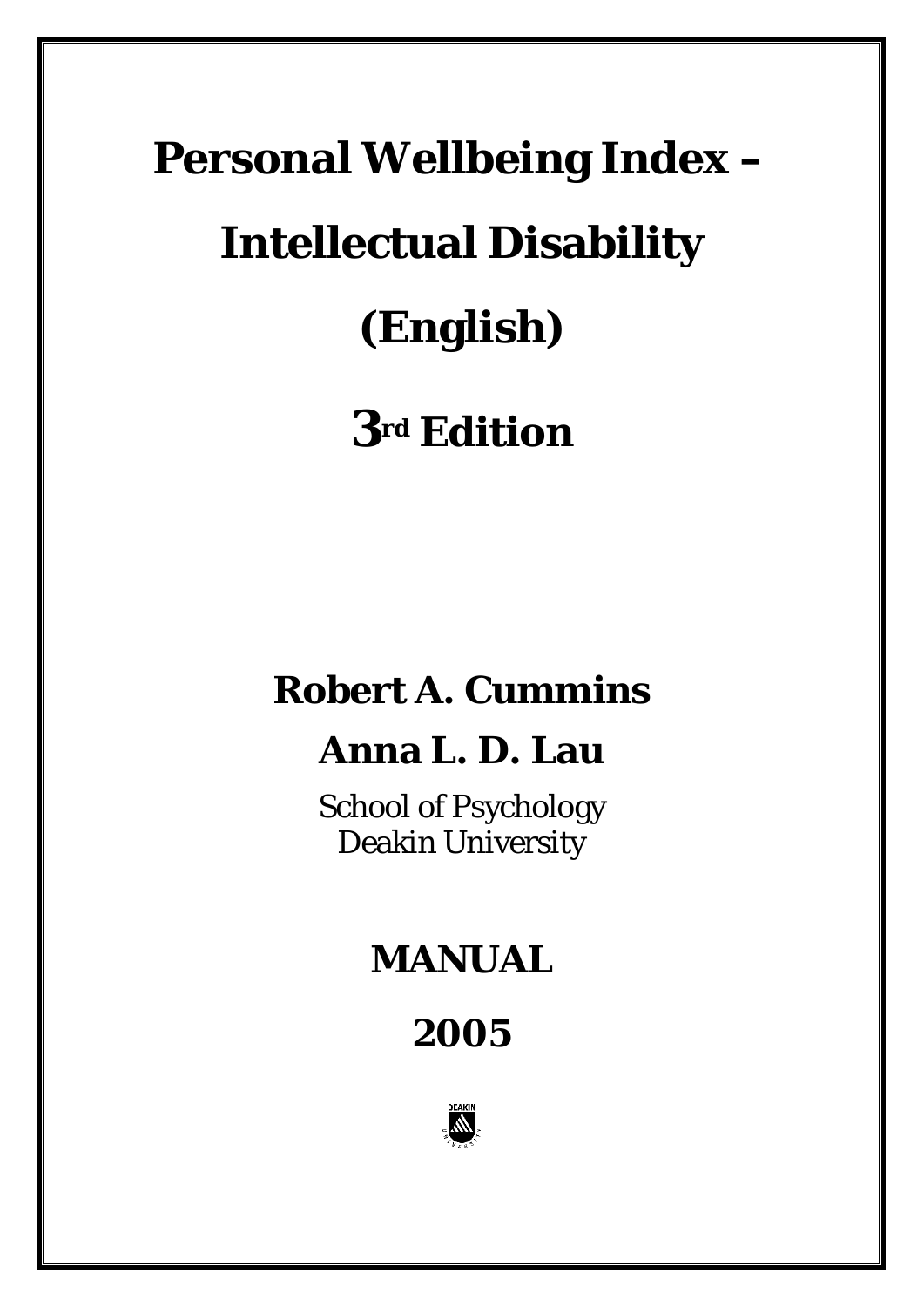Revisions were made to this edition of the manual by :

Robert A. Cummins Ph.D., F.A.Ps.S. School of Psychology Deakin University 221 Burwood Highway Melbourne Victoria 3125 AUSTRALIA

e-mail: robert.cummins@deakin.edu.au

Anna L.D. Lau, Ph.D School of Psychology Deakin University 221 Burwood Highway Melbourne Victoria 3125 AUSTRALIA

e-mail: [anna.lau@deakin.edu.au](mailto:anna.lau@deakin.edu.au)

#### **All correspondence to this English version should be made to the first author: Robert A. Cummins, PhD., F.A.Ps.S.**

#### **Acknowledgment**

We would like to thank Dr Jane McGillivary for her valuable suggestions on the test contents, Kin Chung Tang for his assistance with the diagrams, Ann-Marie James and Viggie Tang for assisting with the preparation of this document.

ISBN 1 74156 049 7

Published by the Australian Centre on Quality of Life, School of Psychology, Deakin University

Date of Revision: 6 October 2010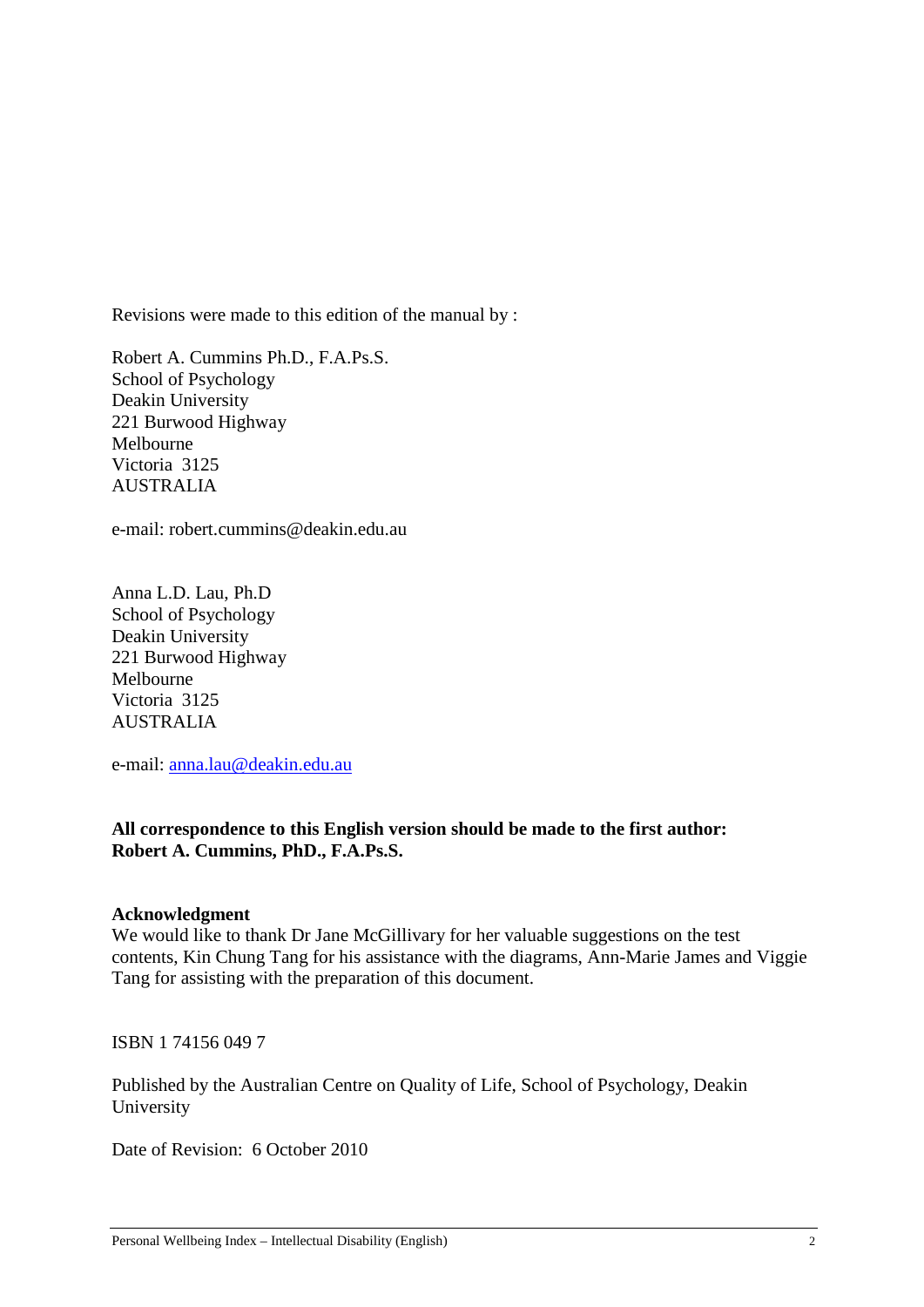### **CONTENTS**

| 1. |      |                                                                                 |  |  |
|----|------|---------------------------------------------------------------------------------|--|--|
|    | 1.1. |                                                                                 |  |  |
|    | 1.2. |                                                                                 |  |  |
|    | 1.3. |                                                                                 |  |  |
|    | 1.4. |                                                                                 |  |  |
|    |      | 1.4.1.                                                                          |  |  |
| 2. |      |                                                                                 |  |  |
|    | 2.1. |                                                                                 |  |  |
|    | 2.2. |                                                                                 |  |  |
|    | 2.3. |                                                                                 |  |  |
|    | 2.4. |                                                                                 |  |  |
|    | 2.5. |                                                                                 |  |  |
|    |      | 2.5.1.                                                                          |  |  |
|    |      | 2.5.2.                                                                          |  |  |
|    |      | 2.5.3.                                                                          |  |  |
|    |      | Pre-test Step 4: Testing for Likert scale competence using a reduced-<br>2.5.4. |  |  |
|    |      | PHASE 1:                                                                        |  |  |
|    |      | PHASE II:                                                                       |  |  |
|    |      | PHASE III:                                                                      |  |  |
|    |      | Test Step 5A: Happy with Life as A Whole and Personal Wellbeing Index-          |  |  |
|    |      | Test Step 5B: Happy with Life as A Whole and Personal Wellbeing Index-          |  |  |
| 3. |      |                                                                                 |  |  |
|    | 3.1. |                                                                                 |  |  |
|    | 32   | Data Analysis of "Happiness with Life as a Whole" and Personal Wellbeing Index  |  |  |
|    | 3.3. |                                                                                 |  |  |
|    | 3.4. |                                                                                 |  |  |
| 4. |      |                                                                                 |  |  |
| 5. |      |                                                                                 |  |  |
| 6. |      |                                                                                 |  |  |
|    |      |                                                                                 |  |  |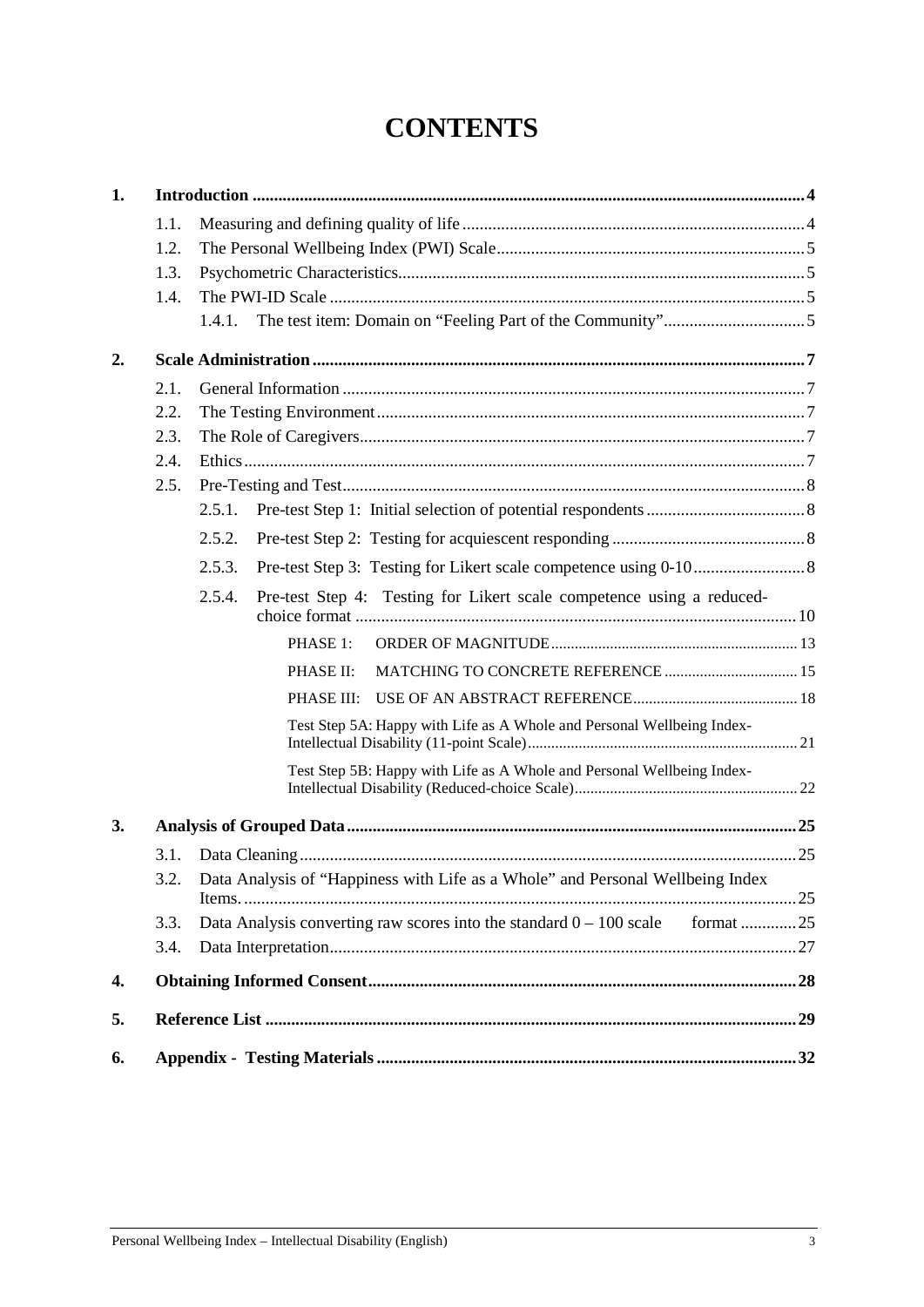# <span id="page-3-0"></span>**1. Introduction**

### <span id="page-3-1"></span>**1.1. Measuring and defining quality of life**

The quality of life (QOL) construct has a complex composition, so it is perhaps not surprising that there is neither an agreed definition nor a standard form of measurement. This is not due<br>to a lack of ideas. Cummins' web-site Directory of Instruments to a lack of ideas. Cummins' web-site Directory of Instruments (http://acqol.deakin.edu.au/instruments/instrument.php) describes some 800 instruments which purport to measure life quality in some form, but each one contains an idiosyncratic mixture of dependent variables.

It is also notable that many QOL instruments have been developed for highly selected groups in the population; particularly in regard to scales devised to monitor medical conditions or disability types. Such scales are unsuitable for use with the general population. On the other hand, most scales devised for use with general population samples cannot be used with all sectors of the population, such as people with cognitive impairment and children. These are important limitations since it means that the QOL experienced by minority groups cannot be norm-referenced back to the general population.

In order to remedy this situation, the Comprehensive Quality of Life Scale (ComQol), and now the Personal Wellbeing Index (PWI) have been developed. Parallel forms are available for any population sub-group. These forms are (see Reference List):

- PWI-A: designed for use with the general adult population.
- PWI-ID: designed for use with people who have an intellectual disability or other form of cognitive impairment.
- PWI- SC: designed for use with children and adolescents who are attending school.
- PWI-PS: designed for use with children of pre-school age.

The scale also contains features of construction which reflect contemporary understanding of the QOL construct. The details of ComQol test development have been published (Cummins, 1991; Cummins, McCabe, Romeo & Gullone, 1994). The PWI represents the satisfaction sub-scale of the Com-Qol. The original scales of Importance, and the objective ComQol Scale have been abandoned for reasons described in the document 'Caveats to using the Comprehensive Quality of Life Scale' (http://acqol.deakin.edu.au/instruments/index.htm). The PWI differs from the ComQol satisfaction scale in substituting 'Satisfaction with future security' for the original 'satisfaction with own happiness'.

#### **Definition**

The PWI is designed as the first level of deconstruction of the global, abstract question 'How satisfied are you with your life as a whole?'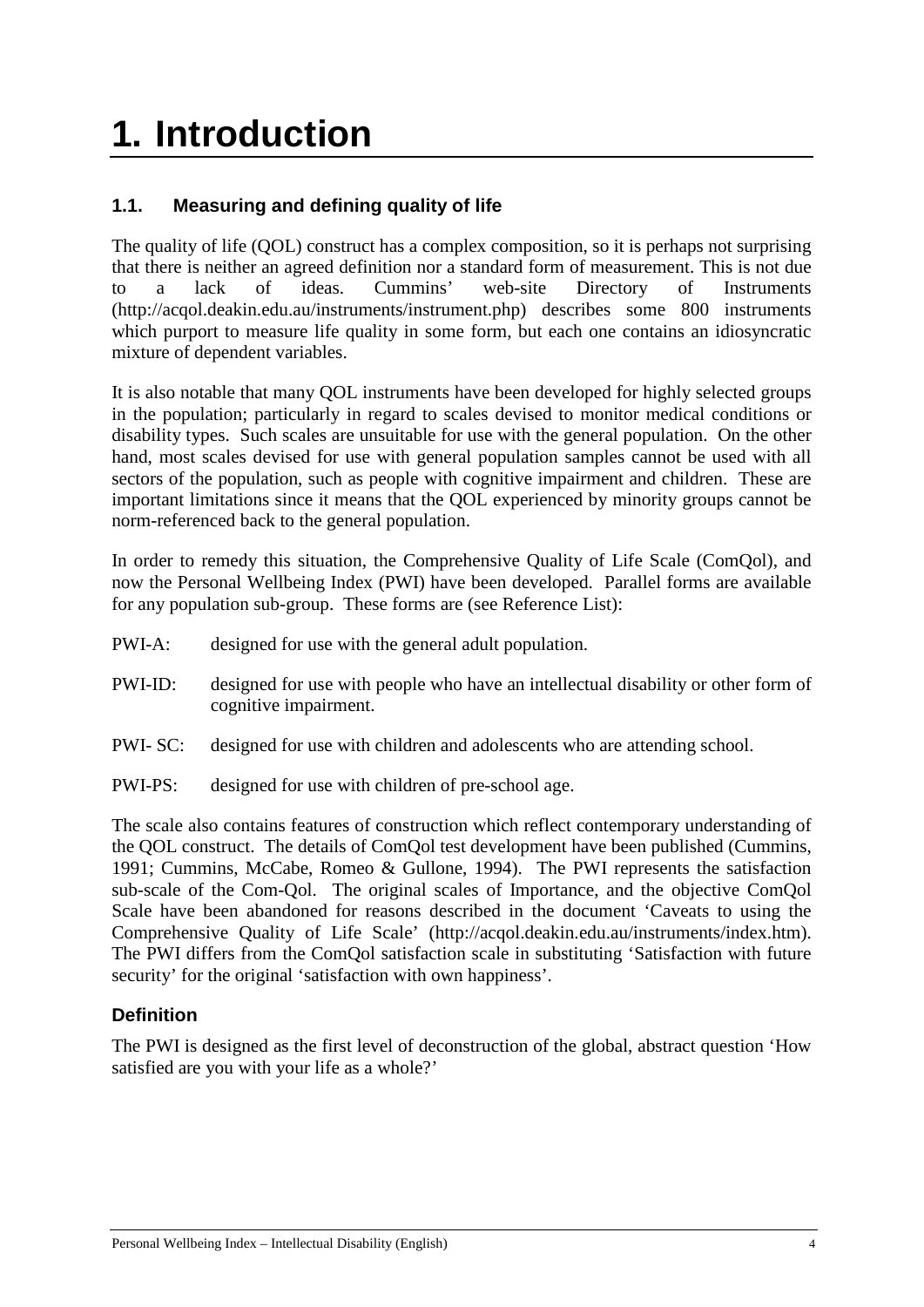#### <span id="page-4-0"></span>**1.2. The Personal Wellbeing Index (PWI) Scale**

There are eight items in the adult PWI scale, each one corresponding to a quality of life domain as: standard of living, health, life achievement, personal relationships, personal safety, community-connectedness, future security and spirituality-religion. Evidence for the adoption of these eight domains has been presented by Cummins 1996, Cummins 1997, Cummins, McCabe, Romeo, Reid, & Waters 1997 and The International Wellbeing Group, 2006).

The PWI scale can be used with any section of the population. Three parallel versions of the adult PWI have been developed. Unlike the original PWI adult version however, these parallel versions contain seven items as spirituality-religion is under investigation for determination of its inclusion. Its current exclusion does not yield psychometrically different data from the PWI-adult version (e.g. Lau, 2006; Lau, Cummins, Chan, McGillivray & Li, 2006; Lau, Cummins, Lam, Li, Mcgillivray, J., & Chan 2006.) PWI-PS is for use with children and adolescents attending school, PWI-PS is for pre-school age children, while PWI-ID is designed for people who have an intellectual disability or other form of cognitive impairment.

#### <span id="page-4-1"></span>**1.3. Psychometric Characteristics**

The basic psychometric characteristics of the PWI-A have been described (Cummins, Eckersley, Pallant, Van Vugt & Misajon, 2002) and detailed data concerning scale composition, reliability, validity, and sensitivity are provided in the many Reports on the Australian Unity Wellbeing Index [\(http://acqol.deakin.edu.au/index.htm\)](http://acqol.deakin.edu.au/index.htm) and other countries (e.g. Lau, Cummins & McPherson, 2005; Tiliouine, Cummins & Davern, 2004).

The cumulative psychometric characteristics of the adult scale are published in Cummins, R.A., Eckersley, R., Lo, S.K., Okerstrom, E., Hunter, B., & Davern, M. (2003).

#### <span id="page-4-2"></span>**1.4. The PWI-ID Scale**

The PWI-ID scale differs from the PWI-A in that it incorporates a pre-testing protocol to determine whether, and to what level of complexity, respondents are able to use the scale. Questions on 'satisfaction' from the PWI-A are substituted by the term 'happiness'. While it is recognized that these two terms are not equivalent, they yield very similar data (Cummins, Eckersley, Pallant, Misajon & Davern, 2001a; Cummins, et al., 2001b; Lau, Cummins & McPherson, 2004). The ID version also uses more simple and concrete wordings. An additional question which asks how happy or sad the respondent is with life as a whole is included. A reduced choice format, illustrated as a series of outline faces, from very sad to happy, is provided to enhance comprehension and substitutes for the Likert scale used in the PWI-A version for people who cannot cope with the latter format.

#### <span id="page-4-3"></span>**1.4.1. The test item: Domain on "Feeling Part of the Community"**

With regards to the above-mentioned section 1.4, a noteworthy item is the sixth question of the PWI which taps subjective wellbeing (subjective QOL) of "community-connectedness". When compared with the other items of the PWI, this item carries high abstractness and complexity which has required more rigor and trials of many different question formats to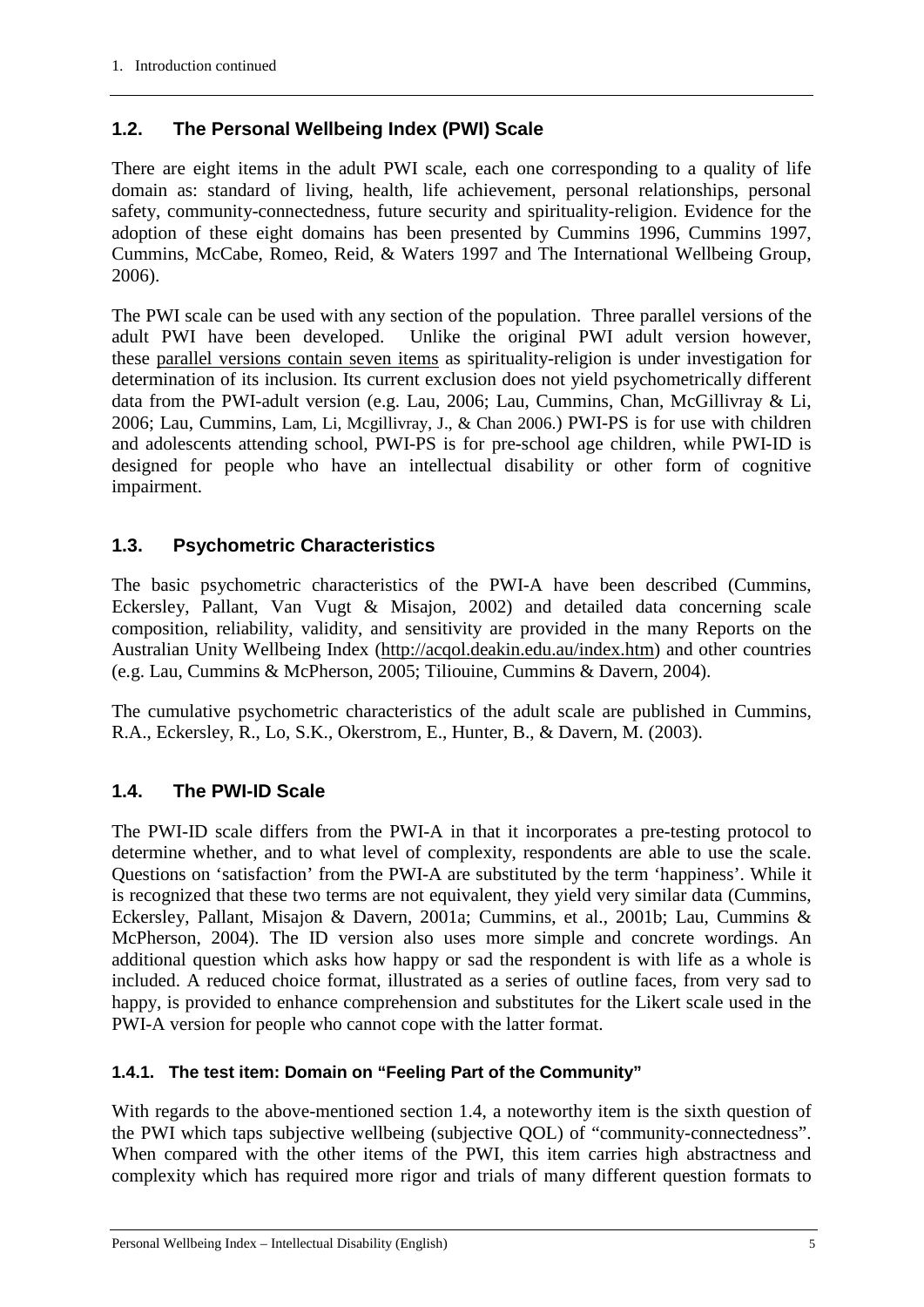identify the optimal substitute, which will be easily understood by the less cognitively competent groups, while fulfilling still, as an item representing the first (i.e. broadest) level deconstruction of life quality.

In the current PWI-ID scale, the question "How happy do you feel about doing things outside your home?" replaces "How satisfied are you with feeling part of your community?" in the PWI-A version. The aim of this item is to tap the extent to which a person is happy or satisfied with their sense of 'connectedness' or 'belonging' with their community. The term 'community' may take the form of a distinct group (e.g. school) or the larger community (e.g. district-based), which is to be left at the discretion of the respondents' personal interpretation. This "sense of connectedness" or "belonging" may be derived through either behavioral or non-behavioral acts, with or without other people, outside the home.

The current question format "How happy do you feel about doing things outside your home?", has been adopted as it is found to be generally inclusive of the above-mentioned considerations. A limitation, however, is that the question does suggest a more dominant behavioral orientation which may not necessarily be the case, as indicated above. Nonetheless, this question is preferred as people who are less cognitively competent e.g. children, intellectual disability are found to relate better to such a context. While the current question may not be an exact substitute for the original question in the PWI-A scale, it will provide as an optimal approximate at this stage, until further empirical evidence suggests an enhanced version.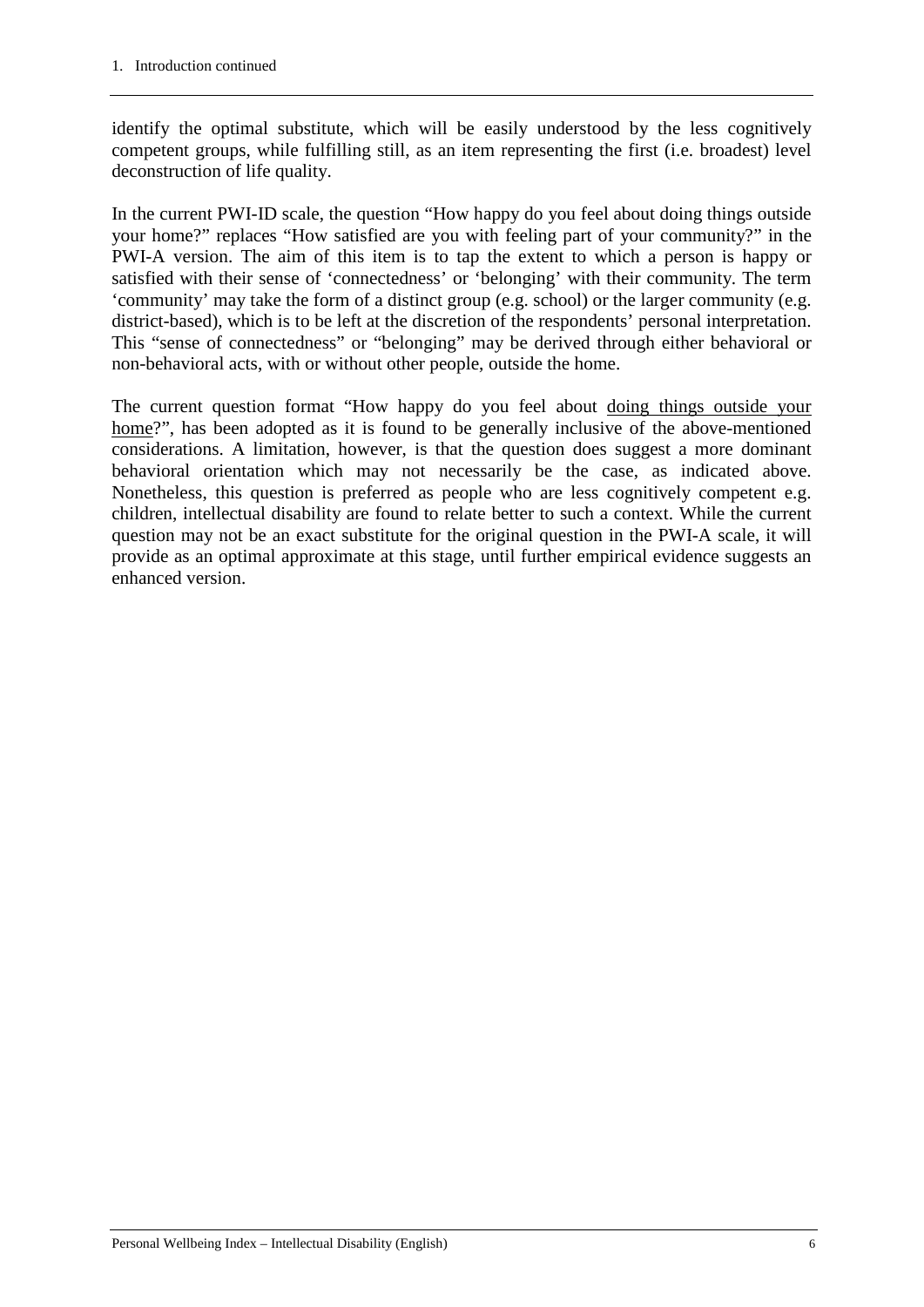# <span id="page-6-0"></span>**2. Scale Administration**

### <span id="page-6-1"></span>**2.1. General Information**

The scale must be administered on an individual basis to the person with an intellectual disability. It is **NOT** to be answered 'on behalf of the person' by a caregiver or someone who 'knows the person well'. Such Proxy Responses are invalid in relation to subjective measurement (see Cummins 2002 for a review).

It should be emphasised that there is no time limit. The pre-testing and the full scale administration take from 10 to 20 minutes to complete, depending on the extent of pre-testing required.

#### <span id="page-6-2"></span>**2.2. The Testing Environment**

When using the scale with people who have a suspected intellectual or cognitive disability it is vital to ensure that the information they supply is valid. This requires great care on the part of the interviewer due to the problem of acquiescent responding.

People with an intellectual or cognitive disability are substantially more likely, than members of the general population, to answer in ways they perceive are desired by the interviewer. This problem is exacerbated by a sense of threat or unease. Such a response bias may be generated through the perception of a power differential or being questioned in an unfamiliar environment.

In an attempt to overcome this problem, the interviewer should take special precautions with the interview process. The interviewer should:

- dress in a manner which does not invoke anxiety;
- they should be prepared to engage in simple social rituals, such as having a cup of tea or meeting other members of the household before testing takes place, and
- should be perceived by the interviewee as friendly, or at least neutral.
- Ideally, the interview should be held on home-ground for the person being interviewed, in a quiet place away from the distractions of other people or television.

### <span id="page-6-3"></span>**2.3. The Role of Caregivers**

Caregivers **MUST NOT** be present during testing. The interviewees should be seen alone or, if absolutely necessary, with one supportive friend of their choice.

### <span id="page-6-4"></span>**2.4. Ethics**

Prior to conducting the test, it is the responsibility of the test administrator to ensure that:

- (a) appropriate ethics approval has been obtained from the relevant authority under which they are operating, and also
- (b) that approval for such testing has been obtained from the interviewee or when necessary, the interviewee's parent or legal guardian.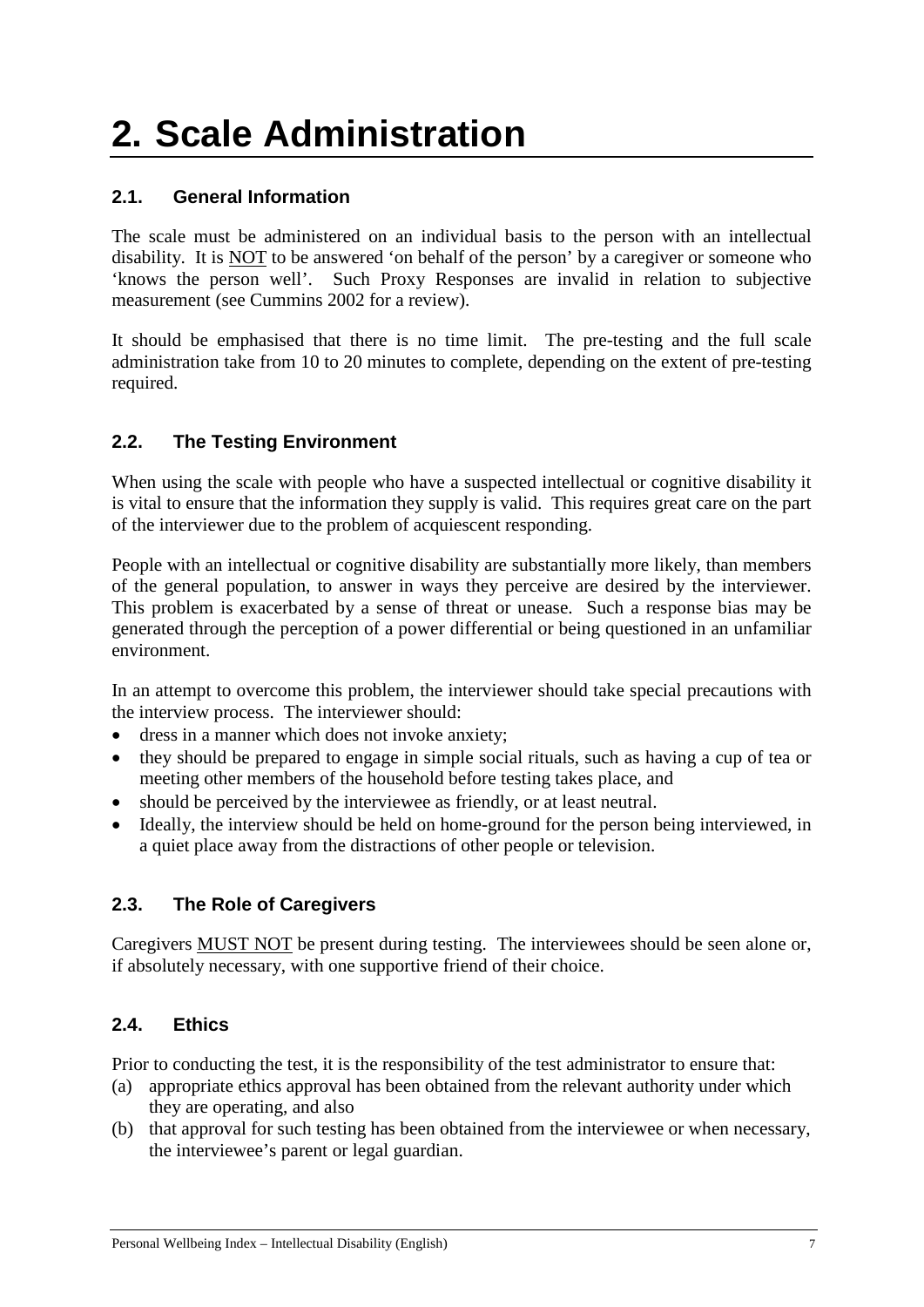Chapter 4 provides a useful protocol for obtaining informed consent from people who are able to process information at a relatively high level.

#### <span id="page-7-0"></span>**2.5. Pre-Testing and Test**

Without doubt, the most essential aspect of testing people with an intellectual or cognitive disability is to ensure that they understand the nature of the task they are agreeing to perform. Only then can the test administrator have confidence that the responses being provided are valid. Such assurance requires a carefully constructed pre-testing protocol as follows:

#### <span id="page-7-1"></span>**2.5.1. Pre-test Step 1: Initial selection of potential respondents**

DO NOT attempt to test anyone who has a severe or profound level of intellectual disability on the PWI-ID. It has now been well established that people who have a severe or profound level of intellectual disability cannot respond validly to this, or any other, scale of subjective wellbeing (e.g. Chadsey-Rusch, DeStefano, O'Reilly, Gonzalez, & Coller-Klingenberg 1992). The only known method of measurement for such people is through behavorial observation. Caveats apply. See Cummins (2004) for further discussion on this topic.

#### <span id="page-7-2"></span>**2.5.2. Pre-test Step 2: Testing for acquiescent responding**

People with intellectual or cognitive disability are particularly prone to acquiescent responding (see Chapter 3 for discussion). Formal testing for acquiescent responding can take place as follows:

- 1. After checking that the respondent is comfortable and ready to respond, carefully and slowly proceed as follows:
- 2. Point to the respondent's watch or some item of clothing. Ask them:
	- a) "Does that (e.g. watch) belong to you?"
	- b) "Do you make all your own clothes and shoes?"
	- c) "Where you live, have you seen the people who live next door?"
	- d) "Where you live, did you choose who lives next door to you? "

#### **Scoring:**

If a positive response is provided to items b and d, then it is apparent that the respondent is not sufficiently competent to complete the Index. Hence, no further testing should take place.

#### <span id="page-7-3"></span>**2.5.3. Pre-test Step 3: Testing for Likert scale competence using 0-10**

If the interviewee passed Pre-test Step 2, formal testing for Likert scale competence can take place. This involves two stages, as establishing the respondent's familiarity with a 0 to 10 distribution, and then testing the person's ability to use a 0 to 10 Likert scale.

The optimal response scale for the interviewee to use is the modified version of the normal 0- 10 scale employed with PWI-A, which replaces 'satisfaction' with 'happiness'. This allows maximum discrimination of degrees of happiness and is likely to be within the competence of people with a mild level of intellectual disability.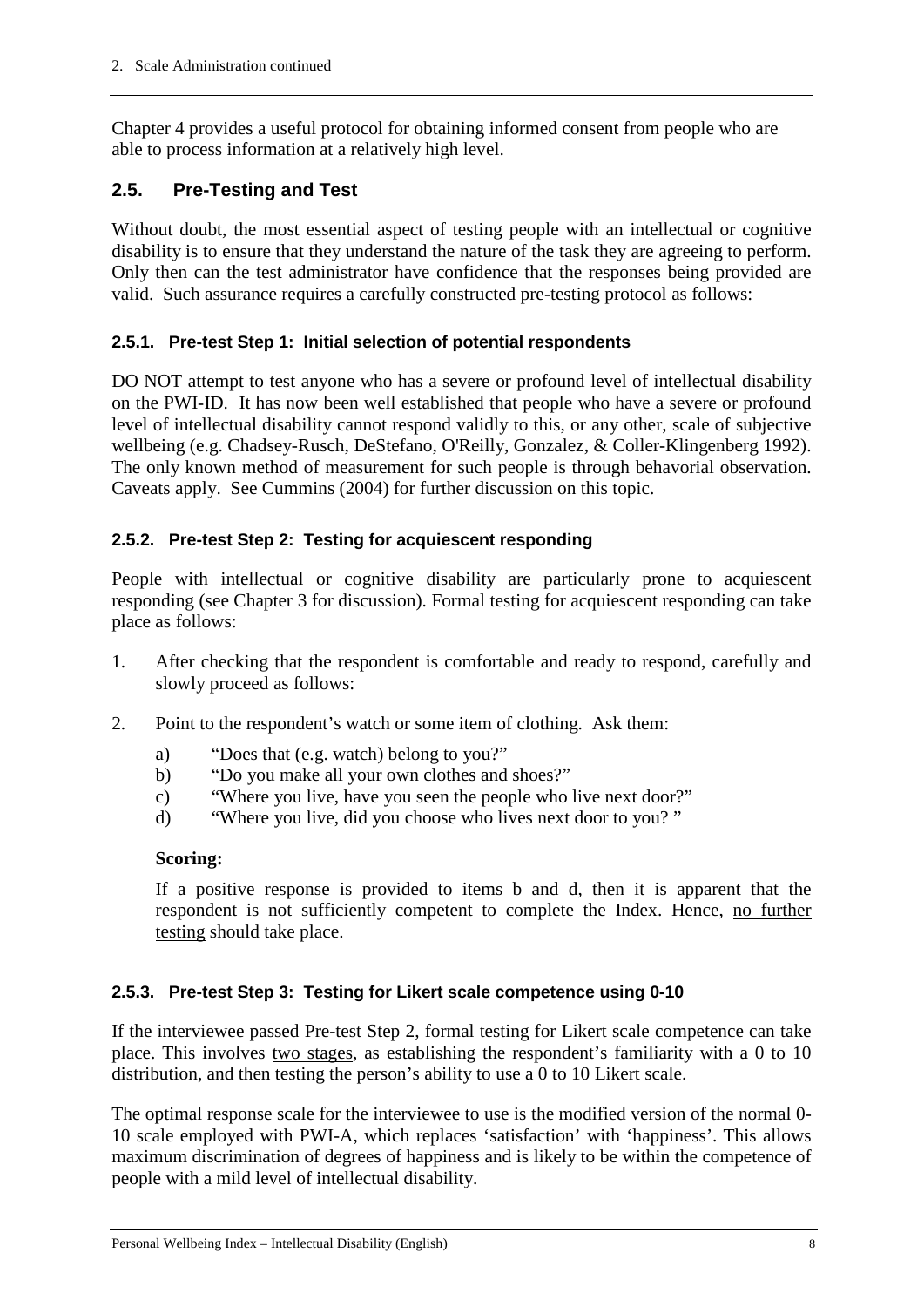#### **Procedure**

Provide the following instructions: Step 3: Stage 1

(a) "Can you count from Zero to 10?"

*If 'Yes': Proceed to next item. If 'No' : Proceed to Pre-test Step 4*

(b) "OK, can you please now count from Zero to 10."

#### *If successful: Proceed to Stage 2 within this Step. If failed: Proceed to Pre-test Step 4*

#### Step 3: Stage 2

- 1. Present the PWI-ID happiness scale in Appendix A.
- 2. Provide the following instructions.

"Good. Now, here is a measure of happiness. I am going to ask how happy you feel from Zero - 10.

Zero means you feel VERY SAD [Point to the left side of the scale]. 10 means you feel VERY HAPPY [Point to the right side of the scale]. And the middle of the scale is 5, which means you are NEITHER HAPPY NOR SAD [Point]."

"Do you understand this?"

#### *If 'Yes': Proceed to tasks (a) to (c) below.. If 'No': Repeat just once , then add the following:*

"So, four to zero [Point from 4 to 0] means feeling sad to very sad, six to ten [Point from 6 to 10] means feeling happy to very happy. "

#### *After repeating, if 'No' again, proceed to Pre-test Step 4.*

Ask the following questions.

- (a) "If you felt VERY HAPPY, where would you point?" (exaggerate VERY HAPPY) [Respondent must point to 10 for a correct response]
- (b) "If you felt VERY SAD, where would you point?" (exaggerate VERY SAD) [Respondent must point to zero]
- (c) "If you felt just A LITTLE BIT HAPPY, where would you point?" (say LITTLE  $BIT$  gently) [Accept any score from 6-8]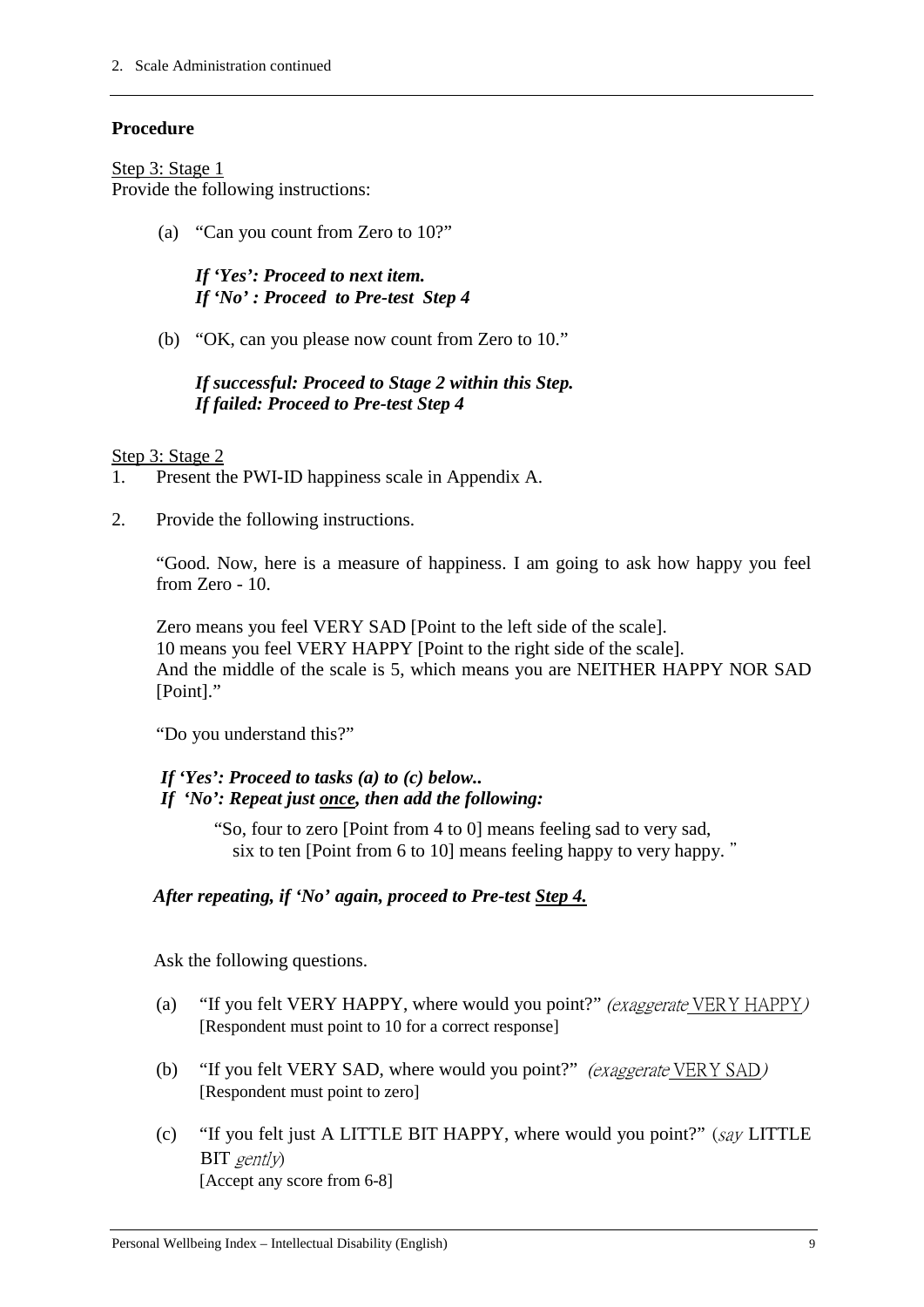*If the person has succeeded in all the above 3 tasks ('a' to 'c'): Proceed to Step 5A to test that person on the 'happiness with life as a whole' question and the PWI-ID scale, using the 0-10 scale.* 

*If the person has failed ANY ONE of the above 3 tasks: Repeat that task just once .* 

- If the person succeeded on the re-test of that task and had also succeeded on *the other 2 tasks: Proceed to Step 5A, using the 0-10 scale .*
- *If the person failed on the re-test of that task: Proceed to Pre-test Step 4.*

#### <span id="page-9-0"></span>**2.5.4. Pre-test Step 4: Testing for Likert scale competence using a reduced-choice format**

When the interviewee cannot use the 0-10 scale, the testing moves through three phases which are designed to determine whether the person can use a reduced-choice format via:

- Phase (1): identifying items in order of magnitude (test on size discrimination between blocks),
- Phase (2): using a scale with a concrete reference (test on size discrimination and matching between blocks and steps),
- Phase (3) using a scale with an abstract reference (test on discrimination between facial expressions).

These Pre-test items are found, beginning from page 13. The testing protocol involves moving the respondent from a concrete (Phase 2) to an abstract (Phase 3) reference. Each of the three testing phase comprises three tasks (labeled 'a' to 'c'), with each task progressing in complexity from a binary choice (task 'a') to a choice involving five elements (task 'c'). Diagrams, provided in this manual (see Appendix), are used for the tests.

The following should be noted:

- 1. It is important that the respondent has a minimal experience of failure. If they cannot do a task, minimise negative feedback and return to a level of task at which they can succeed. Motivation can be enhanced through appropriate praise and encouragement.
- 2. As with the administration of all psychological tests, it is vital that the tester is completely familiar with the instrument prior to administration. Practice sessions on family, friends and/or volunteers are essential.

#### **Equipment**

The diagrams that are provided will need to be printed so that they can be presented to the respondent as single pages.

#### **Procedure**

#### *1. The respondent*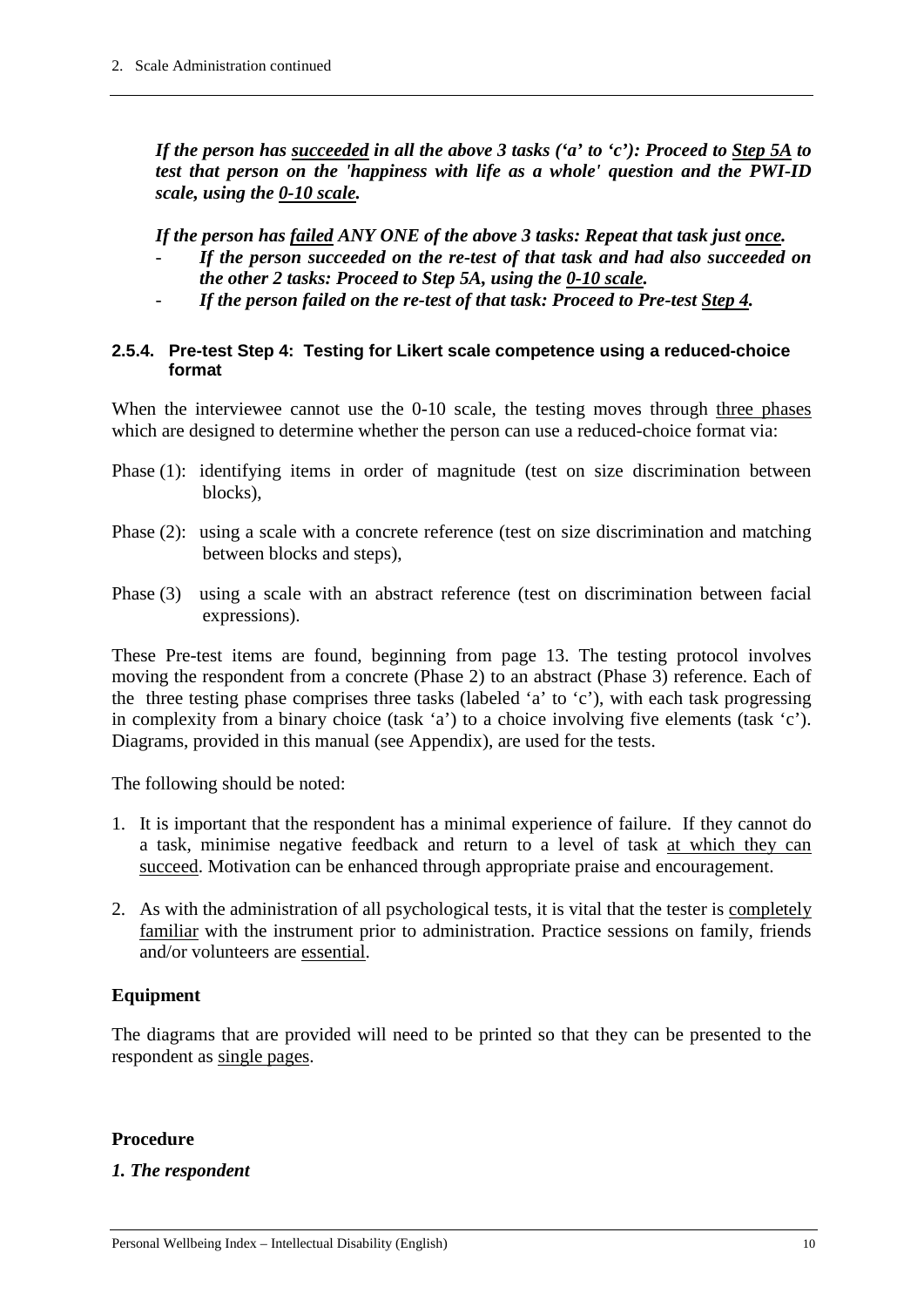- a) During testing, the respondent should be seated at a table with the appropriate diagram in front of them.
- b). The person responds by <u>pointing</u> on the diagram.

#### *2. Pretesting*

#### *2.1 Which item should testing commence on ?* Testing should start from Phase I and Task a (2 blocks) in that phase.

#### *2.2 How should testing proceed within each phase and between phases ?*

- a) In the starting phase, Phase 1 (Order of Magnitude), the respondent will be tested progressively upwards to a more complex task. That is, commence at Task a (2 choices), then Task b (3 choices) and then Task C (5 choices). The aim is to identify the highest level of choice format the respondent succeeds at.
- b) The respondent must be tested progressively on tasks from the simplest phase (Phase 1) to the most complex [Phase 3 (Use of Abstract Reference)]. To be eligible for testing in the next phase, the respondent must have succeeded in the previous phase, at least, on the simplest task [Task a (2 choices)]. E.g. To be tested in Phase 2, the respondent must have succeeded on Task a (2 choices) in Phase 1.
- c) In any phase, if the respondent fails on the simplest task [Task a (2 choices)], terminate testing completely.
- d) For testing in the next phase, this should commence at the task which uses the highest level of choice format the respondent succeeded with in the previous phase. Eg. If the respondent finally succeeded at Task b (3 choices) in Phase 1, commence testing on Task b (3 choices) in Phase 2.

Should the respondent fail at the task their testing commenced on, they must be tested on the next simpler task. E.g. If the respondent failed Task b (3 choices) in Phase 2, test the respondent on Task a (2 choices) in that phase.

The respondent must NOT be tested on a task that is more complex than the one their testing commenced on. E.g. If testing commences at Task b (3 choices) in Phase 2, and they succeed, they will not be tested on Task c (5 choices).

e) In Phases 2 and 3, regardless of whichever task the testing commenced with, always adopt instructions of Task a (2 choices) to introduce and orientate the respondent to the testing demands of that phase.

#### *2.3. What if the respondent failed to respond correctly to a task ?*

If the respondent fails to respond correctly to a task for the first time, retest **JUST ONCE** on that task.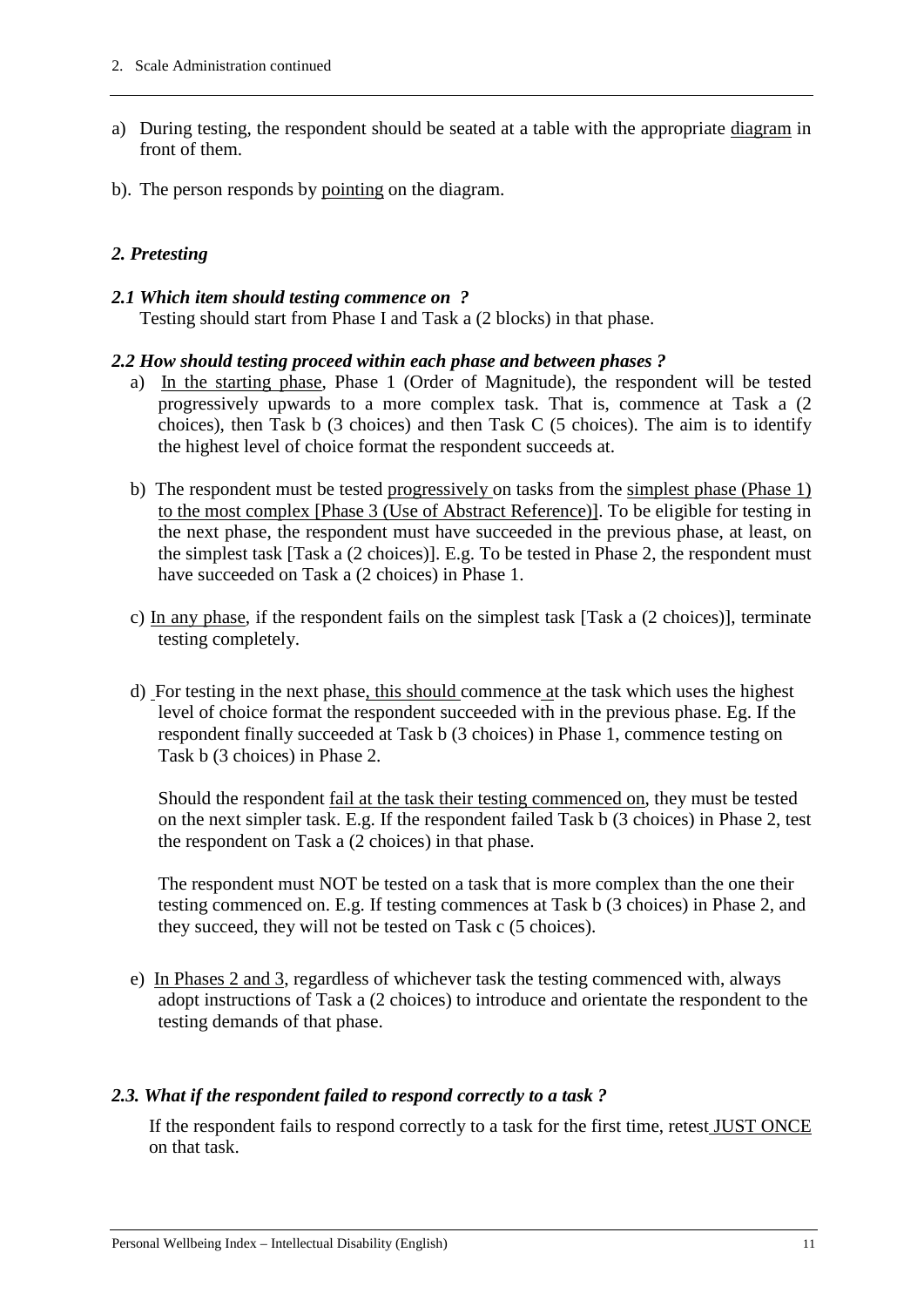#### *2.4. How to determine if the respondent has succeeded on a task?*

The respondent must respond correctly to ALL items of a task to be considered as having succeeded with that task.

#### *3. Testing on 'Happiness with Life as a Whole' and PWI-ID items using Reduced Choice Response Format (Step 5B)*

- a) To be eligible for testing in Step 5B (questions on "Happiness with life as a whole" and PWI-ID scale items), the person must have successfully completed the preceding final phase of pre-testing [Phase 3: Use of an Abstract Reference)]. Even if the respondent was to fail in Phase 3 but succeeded in the earlier two pretesting phases (1 and 2), the respondent will not be eligible for testing in Step 5B.
- b) For responding to the test contents of Step 5B, the response choice format to be adopted should be the same as the highest level of choice format the respondent demonstrated competence with in the preceding Phase 3 of pre-testing. E.g. If the respondent's highest level of performance is succeeding on Task b (3 faces), the three-choice-response scale format should be adopted in Step 5B.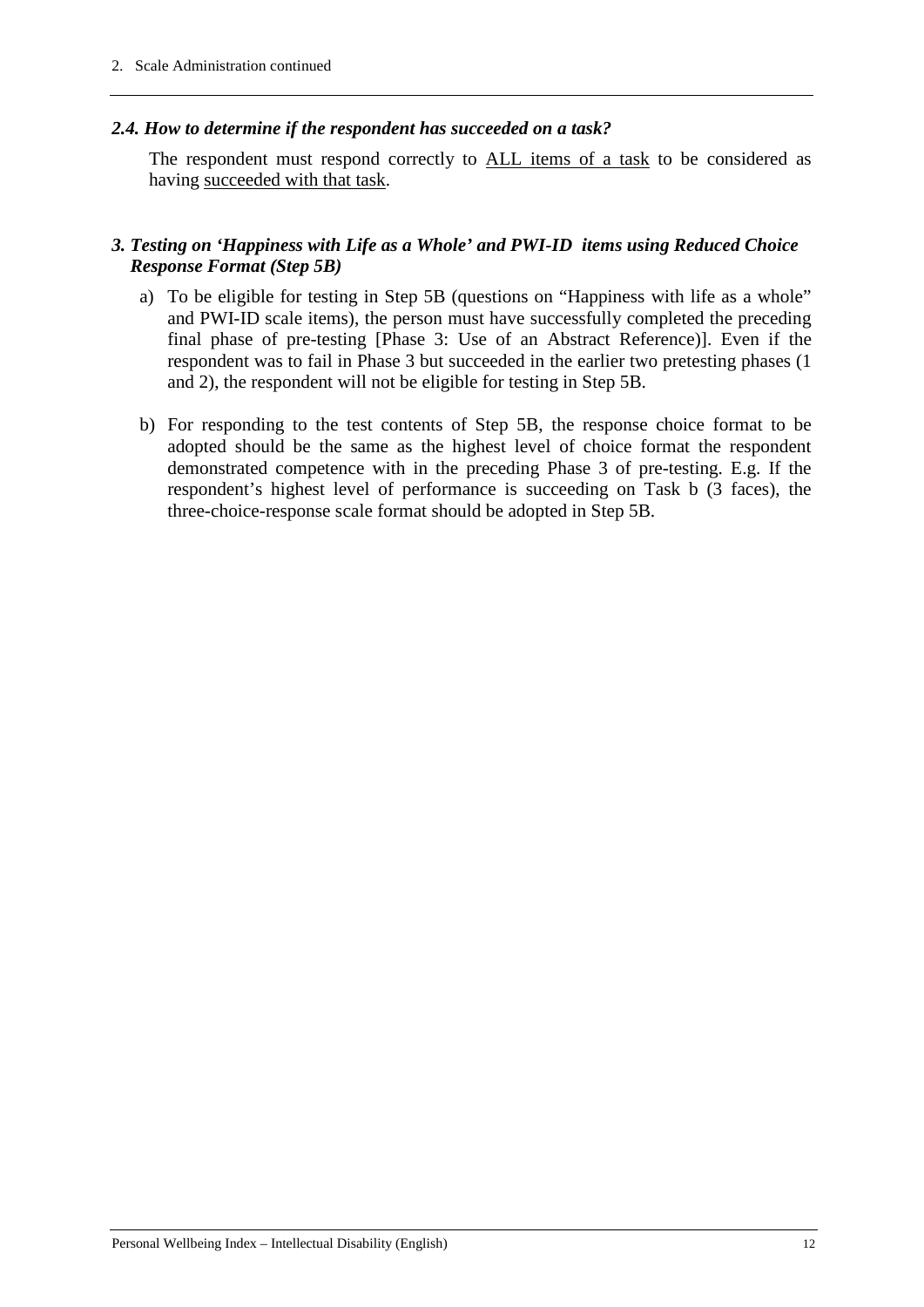### PRE-TEST: STEP 4

### **PHASE 1: ORDER OF MAGNITUDE**

#### **Order of Magnitude Test**

#### <span id="page-12-0"></span>**(a) Present the 2-Block Diagram**

Procedure: Present the 2-block diagram of extreme sizes (Appendix B1) to the respondent.

Instruction: "Here are two blocks. One of them is bigger than the other."

Record Succeeded  $(\sqrt{})$  or Failed  $(x)$ 



Note: If the person Overall SUCCEEDS: Proceed to task (b) (three choices). If the person Overall FAILS: Repeat the instruction and Re-test this task just **once**.

On Retesting this task (a):

- If the person Overall SUCCEEDS: Proceed to Phase 2 and attempt just task (a) (binary choice) in that phase.
- If the person Overall FAILS: Do not proceed to Phase 2 and terminate testing completely.

#### **(b) Present the 3-Block Diagram**

Procedure: Present the 3-block diagram of differing sizes. (Appendix B2)

Instruction: "Here are three blocks."

Q: "First, please point to the **BIGGEST** block" Q: "Now, please point to the **MIDDLE SIZED** block" Q: "Please point to the **SMALLEST** block"  $\lceil \sqrt{\text{in appropriate box}} \rceil$  Overall Succeeded Overall Failed

Note: If the person Overall SUCCEEDS: Proceed to task (c) (five choices). If the person Overall FAILS: Repeat the instruction and Re-test this task just **once**.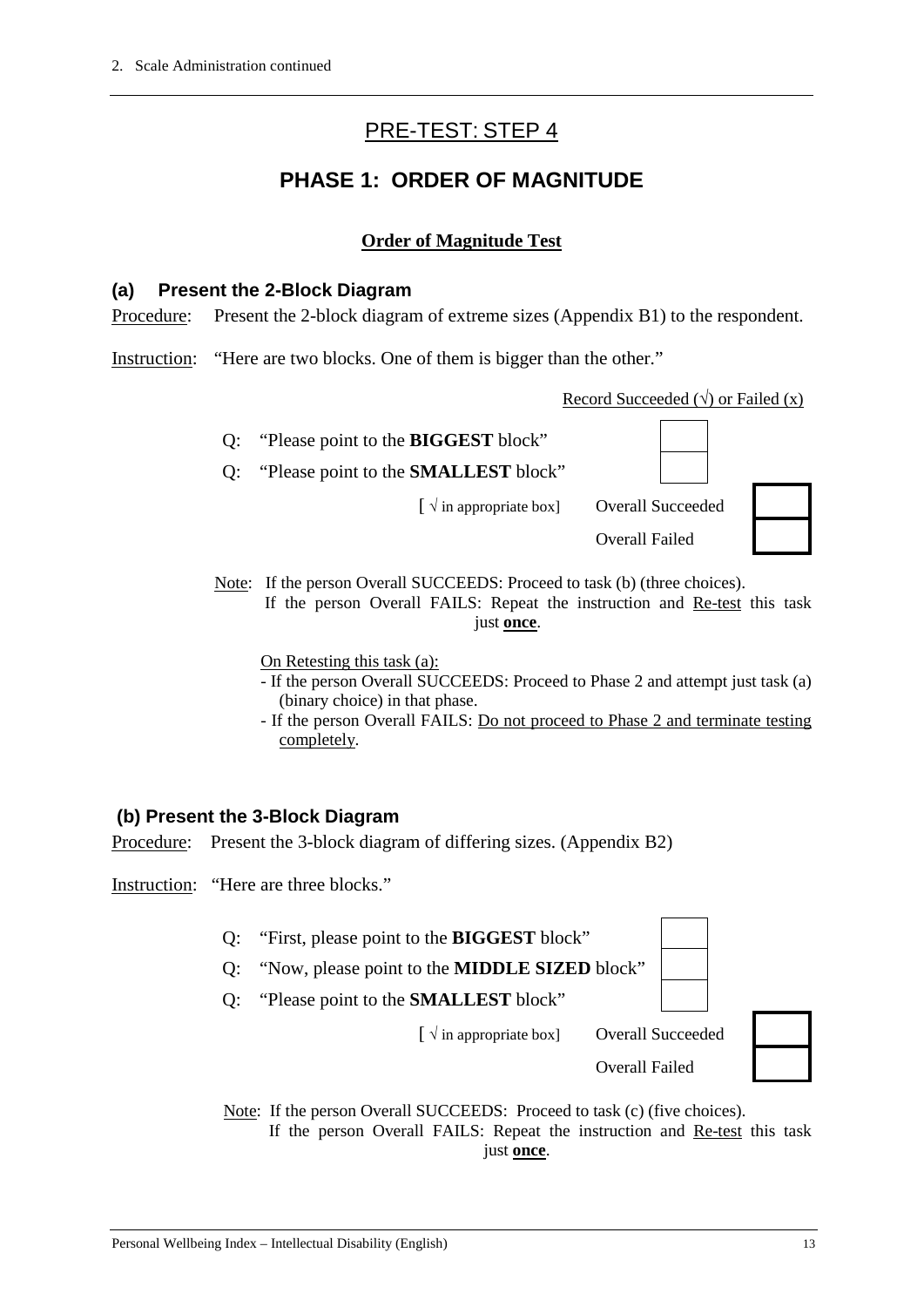#### On Re-testing **this task (b)**:

- If the person Overall SUCCEEDS: Proceed to Phase 2, Task (b).
- If the person Overall FAILS again: Re-test task **(a)** just **once**.

#### …On Re-testing task **(a)**

- If the person Overall SUCCEEDS: Proceed to Phase 2 and attempt just task (a) (binary choice) in that phase.
- If the person Overall FAILS: Do not proceed to Phase 2 and terminate testing completely.

#### **(c) Present the 5-Block Diagram**

Procedure: Present the 5-block diagram of differing sizes. (Appendix B3)

Instruction: "Here are five blocks."



Note: If the person Overall SUCCEEDS: Proceed to Phase 2-Task (c) (five choices). If the person Overall FAILS: Repeat the instruction and Re-test just **once** on this task.

#### On Re-testing **this task (c)**

- If the person Overall SUCCEEDS: Proceed to Phase 2-Task (c) (five choices)
- If the person Overall FAILS again: Re-test task **(b)** just **once** .
- ...On Re-testing task **(b)**
	- If the person Overall SUCCEEDS: Proceed to Phase 2-Task (b) (three choices).
	- If the person Overall FAILS: Re-test task **(a)** just **once**.

…On Re-testing task **(a)**

- If the person Overall SUCCEEDS: Proceed to Phase 2 and attempt just task (a) (binary choice) in that phase.
- If the person Overall FAILS: Do not proceed to Phase 2 and terminate testing completely.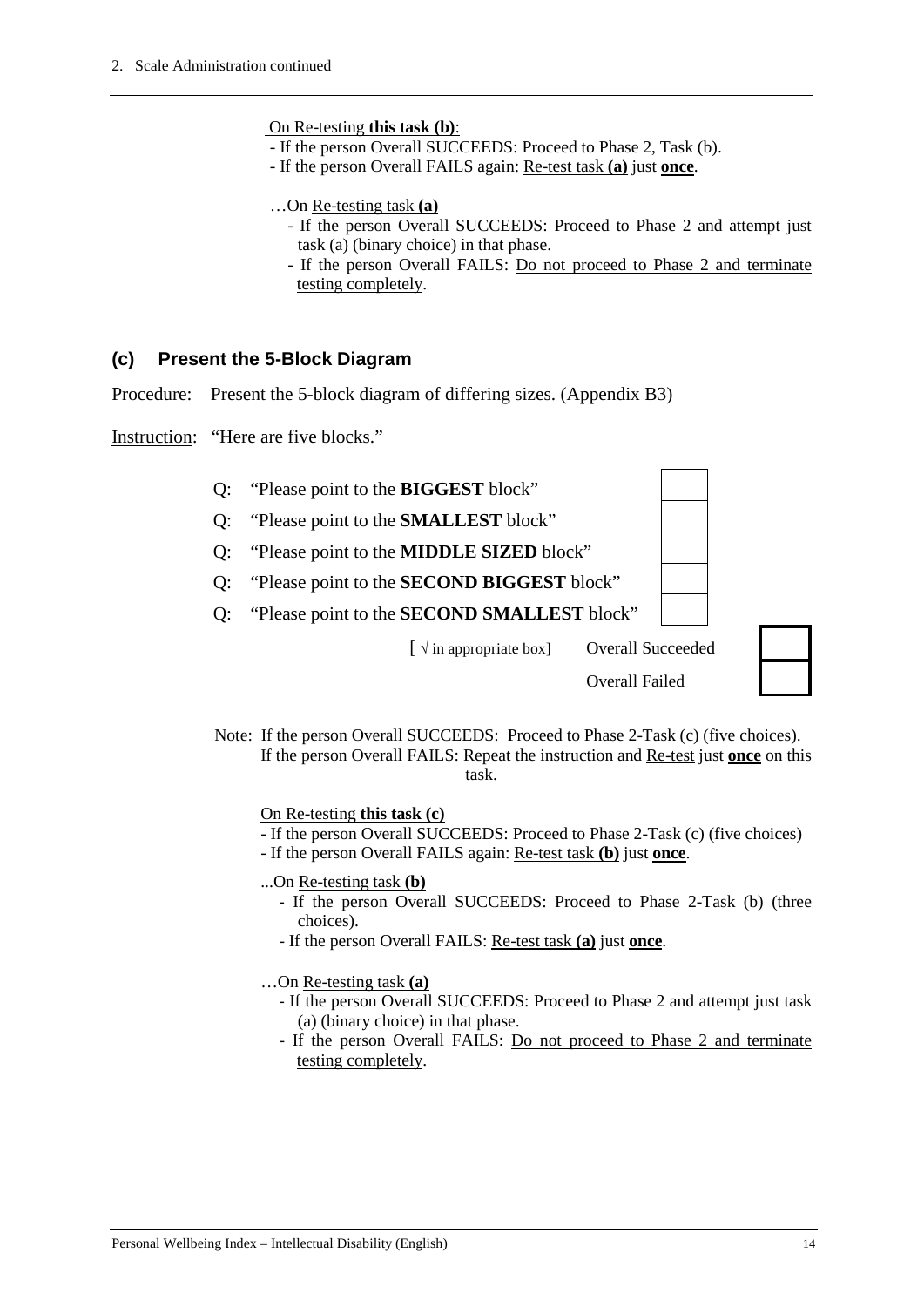### PRE-TEST: STEP 4

### <span id="page-14-0"></span>**PHASE II: MATCHING TO CONCRETE REFERENCE**

#### **Scale with a Concrete Reference**

NOTE: For testing which commences at Tasks (b) or (c) in this phase, start by using instruction of Task (a) to introduce the respondent to the testing demands. Then proceed to provide the respective instructions of either Task (b) or (c), prior to testing.

#### **(a) Present the 2-Block Diagram and 2-Step Diagram**

- Procedure: Present the 2-block and the 2-step diagrams. (Appendix B1 and B4)
- Instruction: : "Here are the some blocks [present the two-block diagram] and some steps [present the two-step diagram]."

"I want you to point to the step that matches the blocks. That is, the big block must match with the big step, while the small block must match with the small step."

"So, when I point to the big block [point], you point to the big step [point]. OK?" [repeat if the person seems uncertain]."

"When I point to the small block [point], you point to the small step [point]. OK?"

Record Succeeded  $(\sqrt{})$  or Failed  $(x)$ 

[Point to the big block]

Q: "Which step does the **BIG** block go on ?"

(person to point to the correct step)

[Point to the small block]

Q: "Which step does the **SMALL** block go on ?"

 $[\sqrt{\ }$  in appropriate box] Overall Succeeded

Overall Failed

Note: If the person Overall SUCCEEDS:

- Proceed to Phase 3 and attempt just Task (a) (binary choice) in that phase.

If the person Overall FAILS: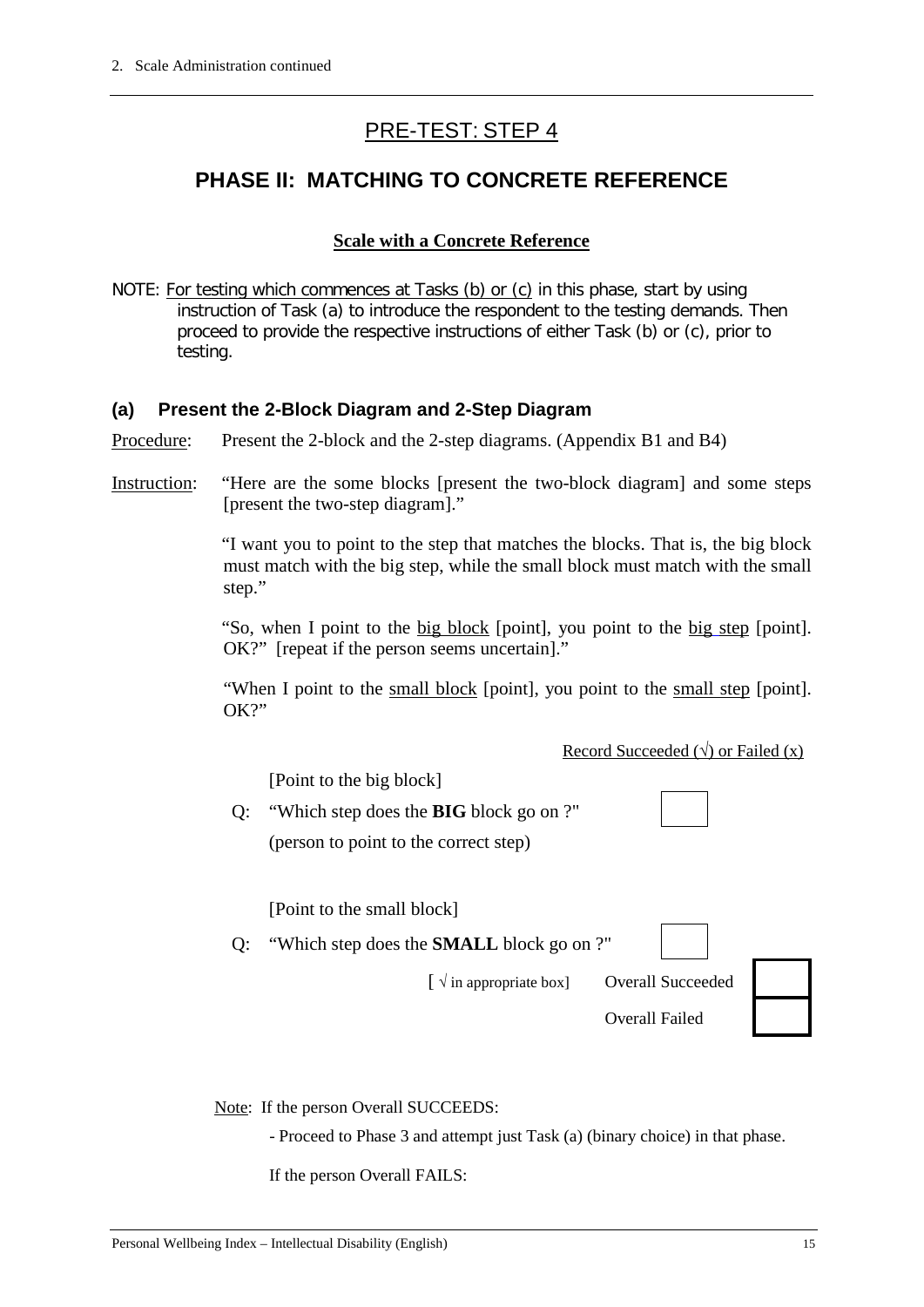- Repeat the instruction and Re-test this task just **once**.

On Retesting this task (a):

- If the person Overall SUCCEEDS: Proceed to Phase 3 and attempt just Task (a) (binary choice) in that phase.
- If the person Overall FAILS: Do not proceed to Phase 3 and terminate testing completely.

#### **(b) Present the 3-Block Diagram and 3-Step Diagram**

- Procedure: Present the 3-block diagram and the 3-step diagram. (Appendix B2 and B5)
- Instruction: Here are three blocks and steps. I want you to point to the step that matches each block. OK?

[Point to the big block]

Q: "Which step does the **BIG** block go on ?"

(person to point to the correct step)

[Point to the small block]

Q: "Which step does the **SMALL** block go on ?"

[Point to the middle-size block]

Q: "Which step does the **MIDDLE-SIZE** block go on?"

 $\lceil \sqrt{\text{in appropriate box}} \rceil$  Overall Succeeded

Note: If the person Overall SUCCEEDS:

- Proceed to Phase 3 and attempt just Task (b) (three choices) in that phase.

Overall Failed

If the person Overall FAILS:

- Repeat the instruction and Re-test this task just **once**.

On Re-testing **this task (b)**:

- If the person Overall SUCCEEDS: Proceed to Phase 3, Task (b) (three choices).
- If the person Overall FAILS again: Re-test Task **(a)** (binary choice) in this phase just **once**.

…On Re-testing task **(a)**

- If the person Overall SUCCEEDS: Proceed to Phase 3 and attempt just Task (a) (binary choice) in that phase.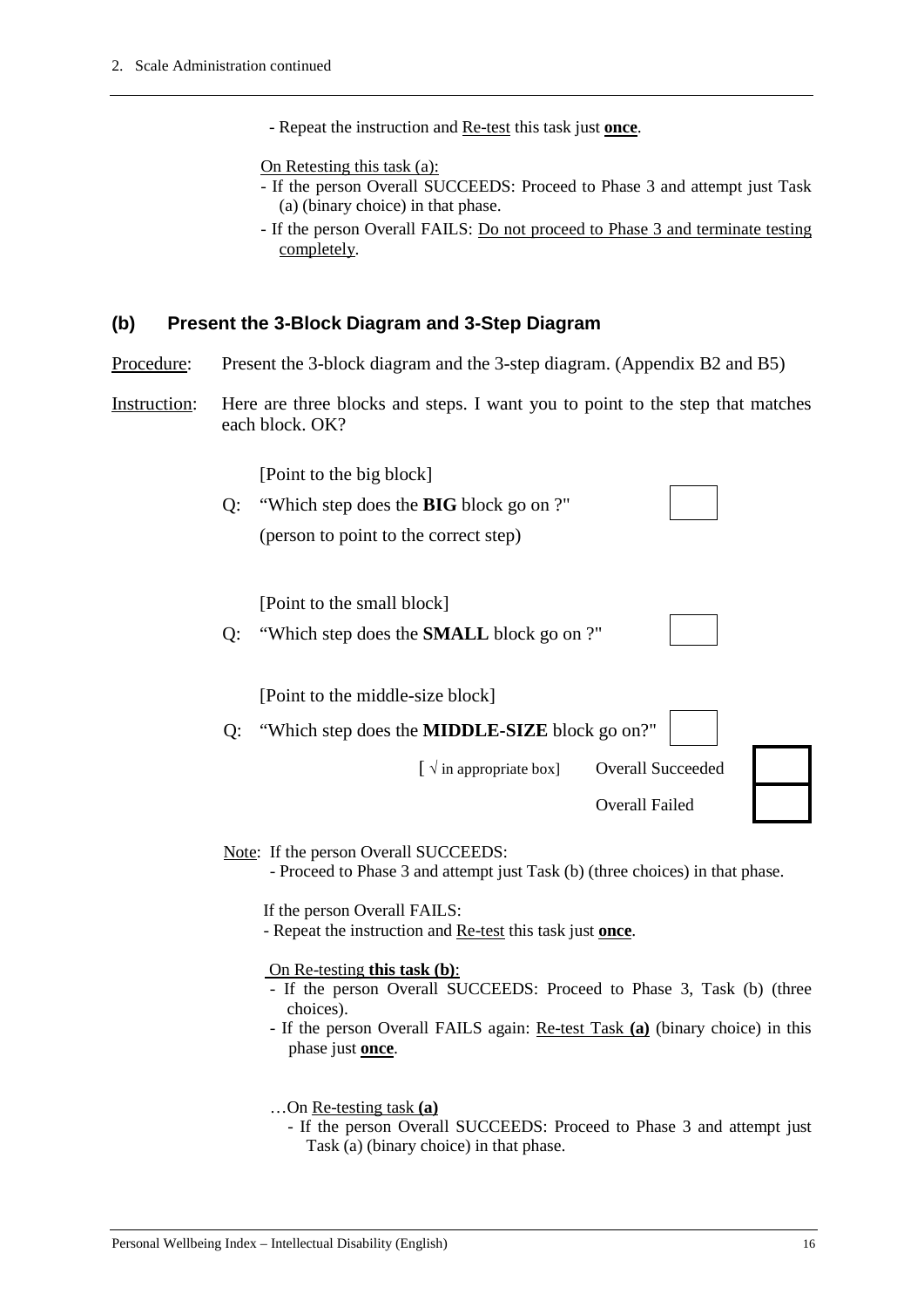- If the person Overall FAILS: Do not proceed to Phase 3 and terminate <u>testing completely</u>.

#### **(c) Present the 5-Block Diagram and 5-Step Diagram**

Procedure: Present the 5-block and the 5-step diagrams. (Appendix B3 and B6)

Instruction each block. OK?" : "Here are five blocks and steps. I want you to point to the step that matches

[Point to the smallest block]



[REPEAT for other blocks in the following sequence]

- Q: "…**BIGGEST-**size block"
- Q: **"**…**MIDDLE-SIZE** block**"**
	- "…**SECOND BIGGEST** block"
- Q: "…**SECOND SMALLEST** block"

 $\lceil \sqrt{\text{in appropriate box}} \rceil$  Overall Succeeded

Overall Failed



Note: If the person Overall SUCCEEDS:

- Proceed to Phase 3 and attempt Task (c) (five choices) in that phase.

If the person Overall FAILS:

- Repeat the instruction and Re-test just **once** on this task.

#### On Re-testing **this task (c)**

- If the person Overall SUCCEEDS: Proceed to Phase 3, Task (c) (five choices)
- If the person Overall FAILS again: Re-test task **(b)** just **once** .

...On Re-testing task **(b)**

- If the person Overall SUCCEEDS: Proceed to Phase 3, Task (b) (three choices).
- If the person Overall FAILS: Re-test Task **(a)** in this phase just **once**.

…On Re-testing task **(a)**

- If the person Overall SUCCEEDS: Proceed to Phase 3 and attempt just Task (a) (binary choice) in that phase.
- If the person Overall FAILS: Do not proceed to Phase 3 and terminate testing completely.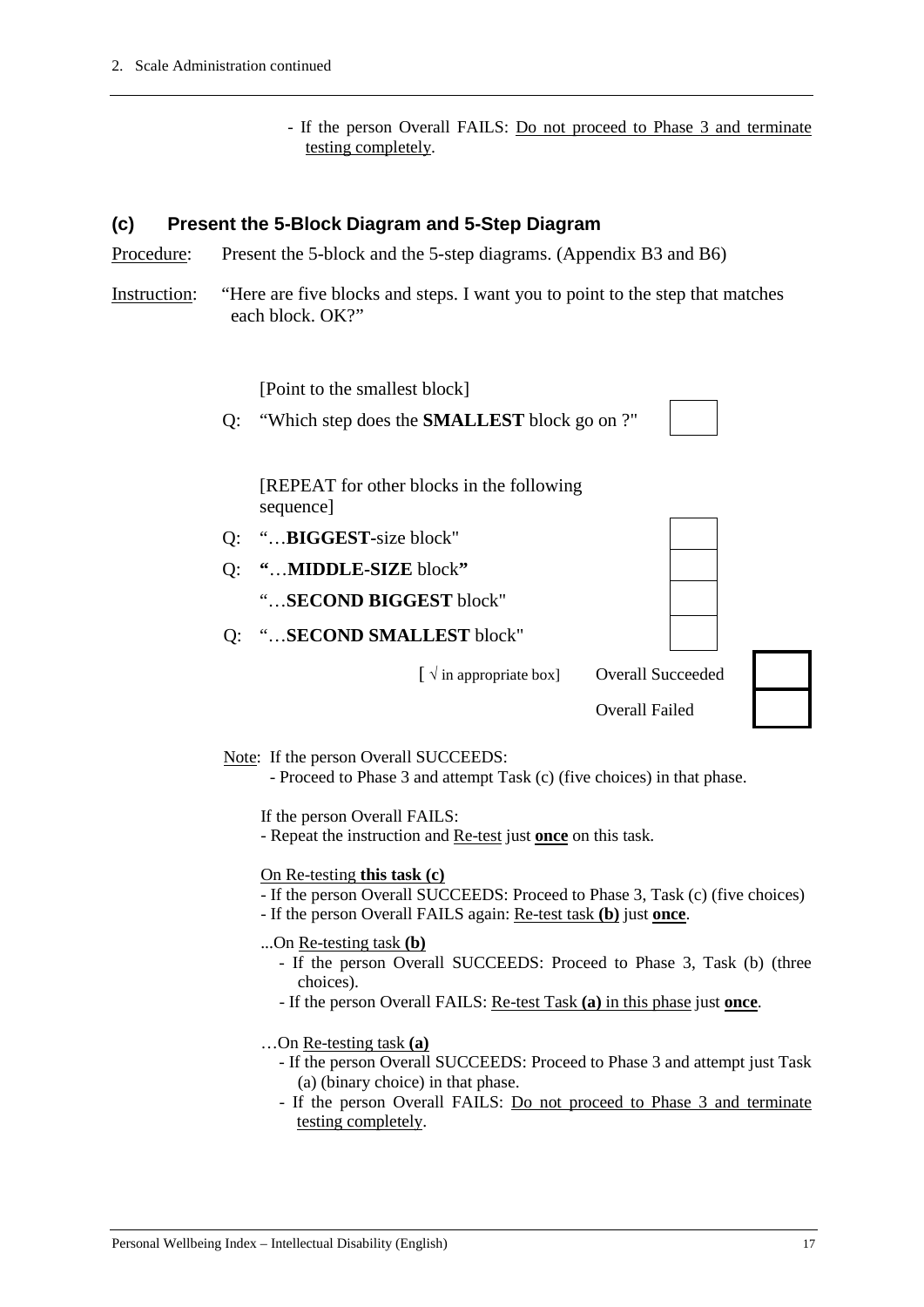### PRE-TEST: STEP 4

### **PHASE III: USE OF AN ABSTRACT REFERENCE**

#### **Scale with a Abstract Reference**

<span id="page-17-0"></span>NOTE: For testing which commences at Tasks (b) or (c) in this phase, start by using instruction of Task (a) to introduce the respondent to the testing demands. Then proceed to provide the respective instructions of either Task (b) and (c), prior to testing.

#### **a) Present the 2-Face Diagram**

Procedure: Present the 2-face diagram. (Appendix C1)

Instruction: "Here are two faces."

"One is a happy face [point], one is a sad face [point]."

"Tell me something that makes you **HAPPY**?" [*Respondent's Reply – X (e.g. eating chocolate)*]

"Now, when I ask 'If you felt **HAPPY** about something (like *X*)…', I want you to point to the happy face [point], OK?"

"Tell me something that makes you **SAD**?" [*Respondent's Reply Y (e.g. people teasing me)*]

"Alright, when I ask 'If you felt **SAD** about something (like *Y*)…', I want you to point to the sad face [point], OK?"

"Ready ?"

|    |                                                                               | Record Succeeded $(\sqrt{})$ or Failed $(x)$ |  |
|----|-------------------------------------------------------------------------------|----------------------------------------------|--|
| Q. | "If you felt <b>HAPPY</b> about something, which face<br>would you point to?" |                                              |  |
| Q: | "If you felt <b>SAD</b> about something, which face would<br>you point to?"   |                                              |  |
|    | $\lceil \sqrt{\text{in appropriate box}} \rceil$                              | <b>Overall Succeeded</b>                     |  |
|    |                                                                               | <b>Overall Failed</b>                        |  |
|    | Note: If the person Overall SUCCEEDS:                                         |                                              |  |

- Proceed to Step 5B and use the binary choice to respond to the PWI test items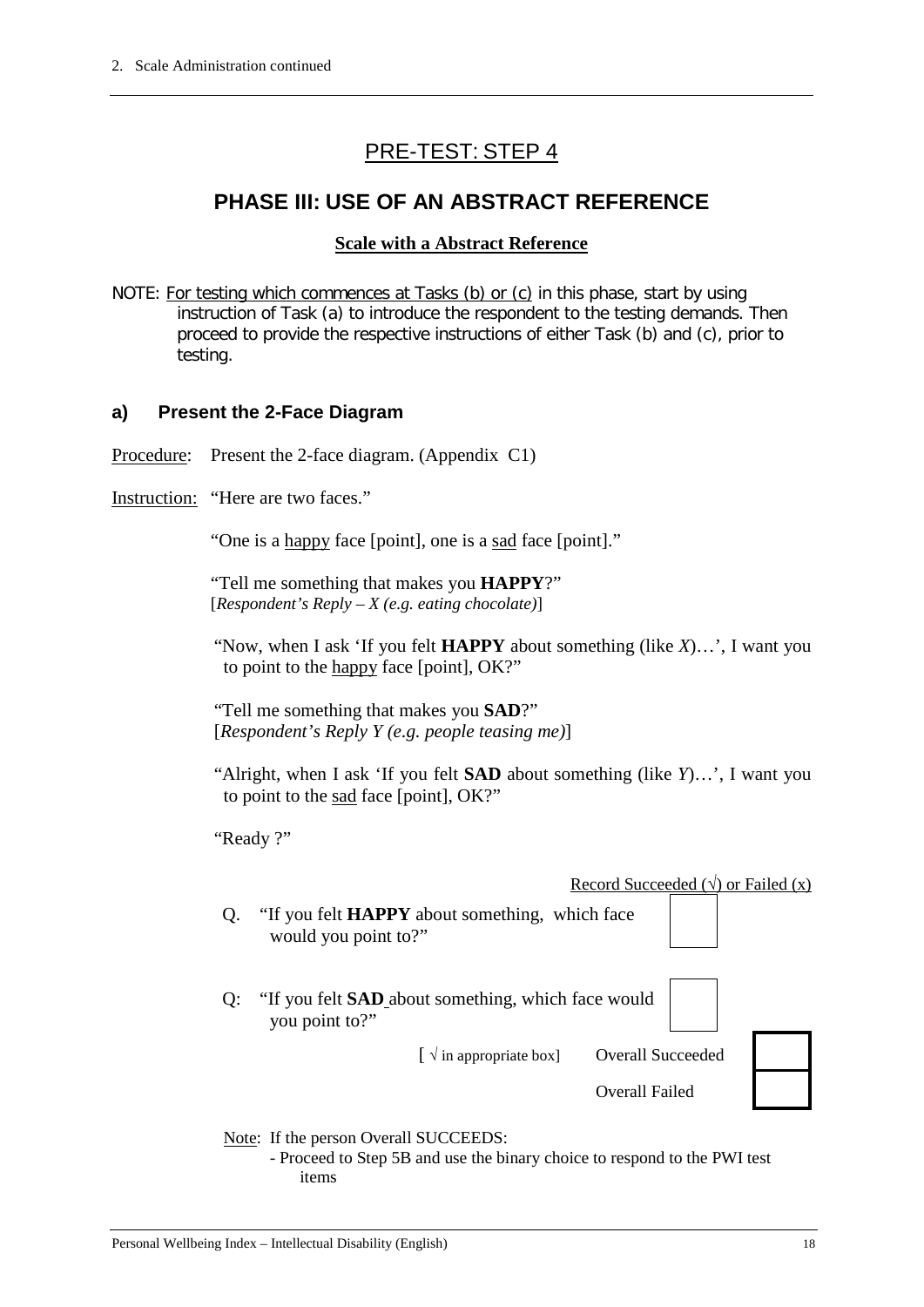If the person Overall FAILS:

- Repeat the instruction and Re-test this task just **once**.

On Retesting this Task (a):

- If the person Overall SUCCEEDS: Proceed to Step 5B and use the binary choice to respond to the PWI test items
- If the person Overall FAILS: Do not proceed to Step 5B and terminate testing completely.

#### **(b) Present the 3-Face Diagram**

Procedure : Present the 3-face diagram. (Appendix C2)

Instruction: "Here are three faces."

"They are [point to each in turn] 'sad', 'neither happy nor sad', and 'happy'."

- Q: "If you felt **HAPPY** about something, which face would you point to?"
- Q: "If you felt **SAD** about something, which face would you point to?"
- Q: "If you felt **NEITHER HAPPY NOR SAD**, which face would you point to?"

 $[\sqrt{\ }$  in appropriate box] Overall Succeeded



Overall Failed



#### Note: If the person Overall SUCCEEDS:

 - Proceed to Step 5B and use the 3-choice format to respond to the PWI test items.

If the person Overall FAILS:

- Repeat the instruction and Re-test this task just **once**.

On Re-testing **this task (b)**:

- If the person Overall SUCCEEDS: Proceed to Step 5B and use the 3-choice format to respond to the PWI test items.
- If the person Overall FAILS again: Re-test Task **(a)** in this phase just **once**.

…On Re-testing task **(a)**

- If the person Overall SUCCEEDS: Proceed to Step 5B and use the binary choice to respond to the PWI test items
- If the person Overall FAILS: Do not proceed to Step 5B and terminate testing completely.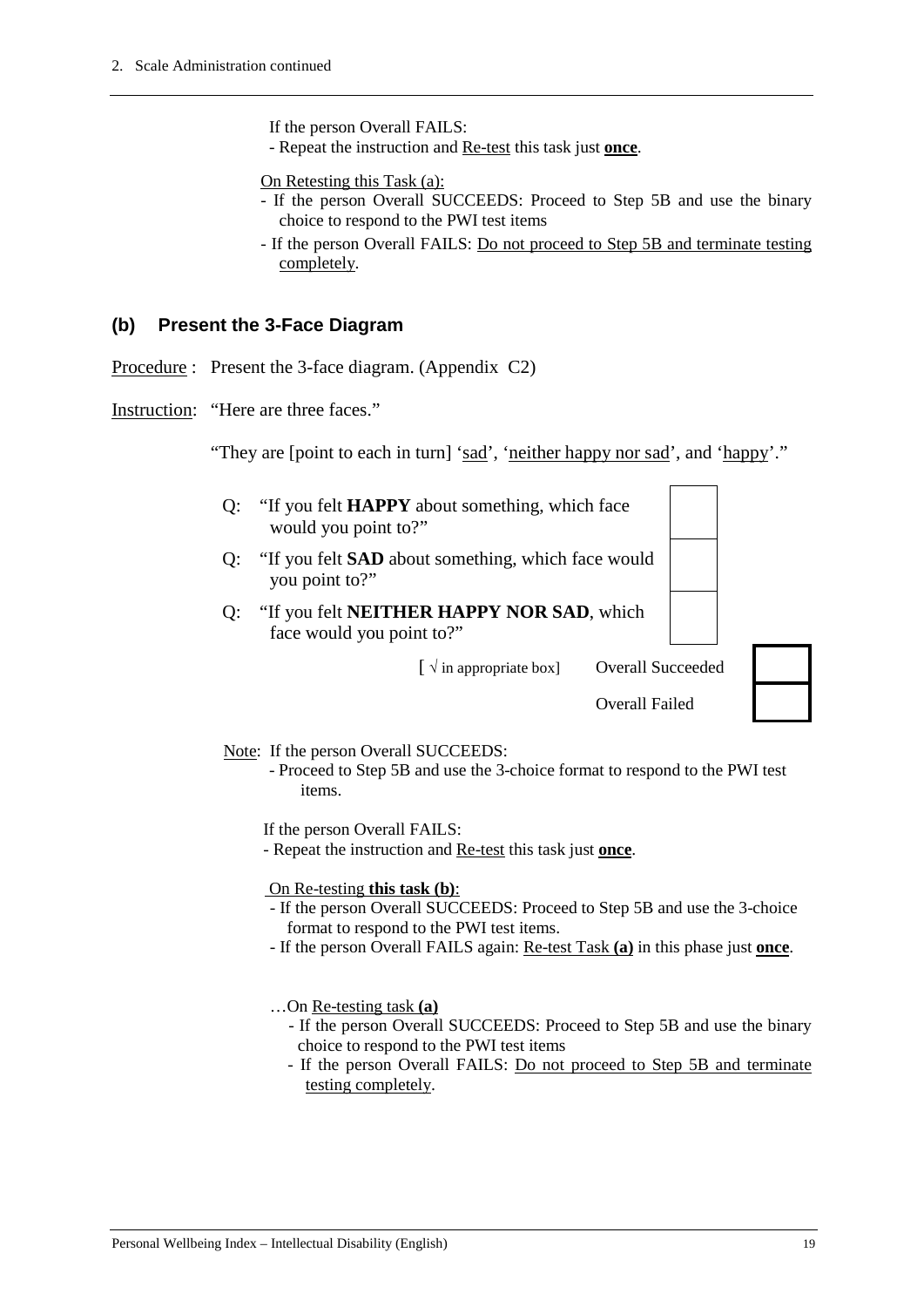#### **(c) Present the 5-Face Diagram**

Procedure : Present the 5-face diagram. (Appendix C3)

Instruction: "Here are five faces.

"They are [point to each in turn] 'very sad', 'a little bit sad', 'neither happy nor sad', 'a little bit happy', and 'very happy'. "

- Q: If you felt **VERY SAD** about something which face would you point to?
- Q: If you felt **A LITTLE BIT HAPPY** about something, which face would you point to?
- Q: If you felt **VERY HAPPY** about something, which face would you point to?
- Q: If you felt **A LITTLE BIT SAD** about something, which face would you point to?
- Q: If you felt **NEITHER HAPPY NOR SAD** about something, which face would you point to?

 $\lceil \sqrt{\text{in appropriate box}} \rceil$  Overall Succeeded

- Note: If the person Overall SUCCEEDS:
	- Proceed to Step 5B and use the 5-choice format to respond to the PWI test items.

Overall Failed

- If the person Overall FAILS:
- Repeat the instruction and Re-test just **once** on this task.

On Re-testing **this task (c)** 

- If the person Overall SUCCEEDS: Proceed to Step 5B and use the 5-choice format to respond to the PWI test items.
- If the person Overall FAILS again: Re-test Task **(b)** in this phase just **once** .

...On Re-testing Task **(b)**

- If the person Overall SUCCEEDS: Proceed to Step 5B and use the 3-choice format to respond to the PWI test items
- If the person Overall FAILS: Re-test Task **(a)** just **once**.

…On Re-testing Task **(a)**

- If the person Overall SUCCEEDS: Proceed to Step 5B and use binary choice to respond to the PWI test items.
- If the person Overall FAILS: Do not proceed to Step 5B and terminate testing completely.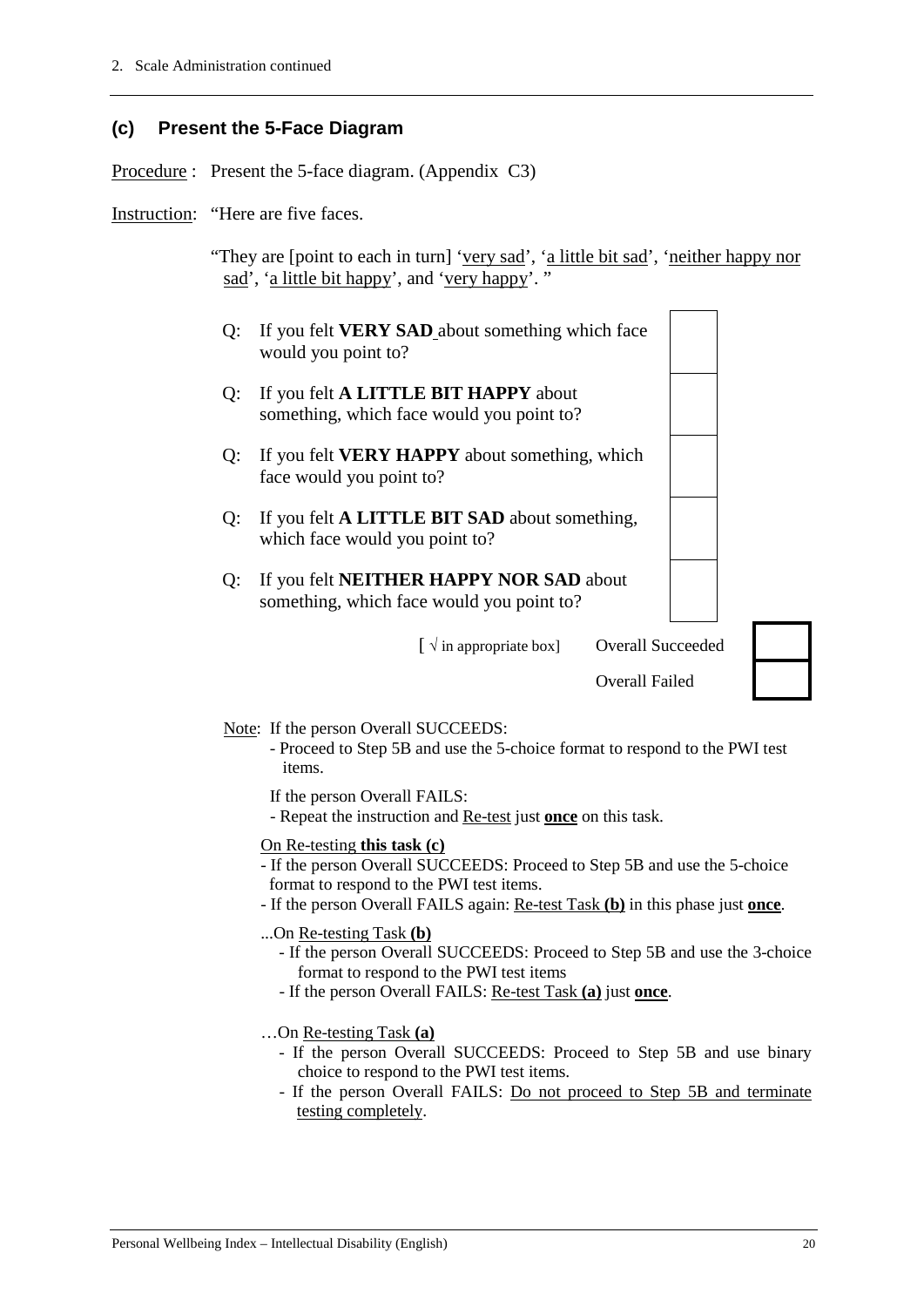#### <span id="page-20-0"></span>**Test Step 5A: Happy with Life as A Whole and Personal Wellbeing Index-Intellectual Disability (11-point Scale)**

#### **Procedure and Instructions:**

- Procedure: Continue to show the 0-10 happiness scale, which was shown to the respondent in Pre-test Step 3.
- Instruction: "Good. Now, I am going to ask you a few questions about how happy you feel, using this Zero to 10 scale."

"As I said before, Zero means you feel very sad [Point to the left side of the 10 means you feel very happy [Point to the right side of the scale]. scale].

And the middle of the scale is 5, which means you are neither happy nor sad" [Point]."

"Using this zero to 10 scale……" [Proceed to ask each test item below]

Test Items: Record the respondent's ratings in the appropriate boxes below.

|                                                     | Respondent's Rating |
|-----------------------------------------------------|---------------------|
|                                                     | $11-pt$             |
|                                                     | $(0-10)$            |
| Part I: Happy with Life as a Whole [optional]       |                     |
| "How happy do you feel about your life as a whole?" |                     |

#### **Part II: Personal Wellbeing Index – Intellectual Disability**

"How happy do you feel about…?"

1. the things you have? Like the money you have and the things you own? 2. how healthy you are? 3. the things you make or the things you learn? 4. getting on with the people you know? 5. how safe you feel? 6. doing things outside your home? 7. how things will be later on in your life?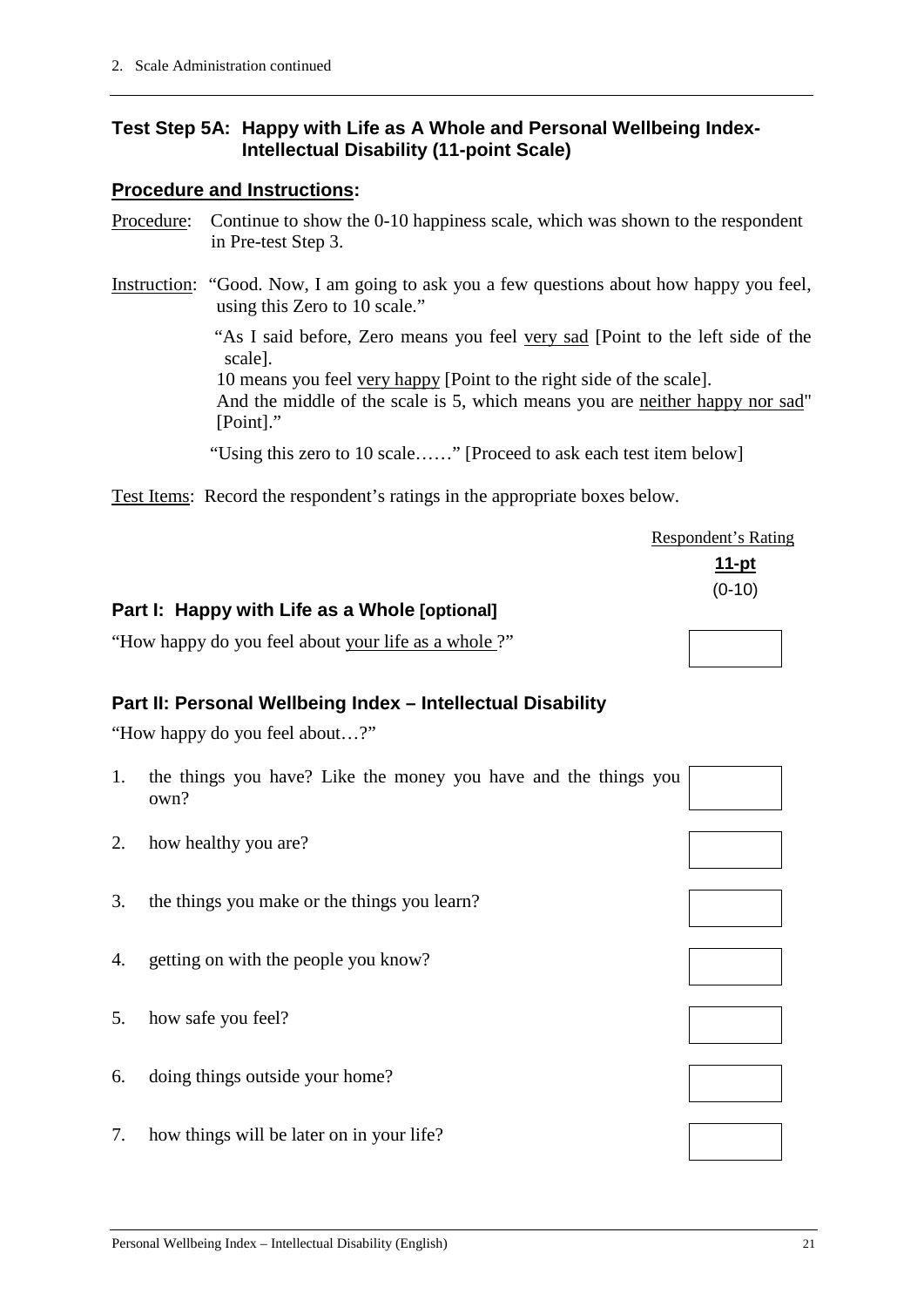#### <span id="page-21-0"></span>**Test Step 5B: Happy with Life as A Whole and Personal Wellbeing Index-Intellectual Disability (Reduced-choice Scale)**

#### **Procedure and Instructions:**

- Procedure: 1. Select the faces-scale that corresponds to the respondent's maximum level of discriminative competence in Pre-test Step 4 - Phase 3.
	- 2. Show this scale to the respondent and continue with the corresponding instruction provided below.
- Instruction: feel, using these [Point] faces." : "Good. Now, I am going to ask you a few questions about how happy you
	- (i) If '2-face' diagram "As you have seen before, this face means you feel happy [Point]. This one means you feel sad [Point] When I ask you the questions afterwards, point to the face which tells me how happy you feel."

"Is that ok ?"

#### *If 'yes': Proceed to next item. If 'no': Repeat instruction but just once. Then proceed to next statement.*

"Using these faces, …" [Proceed to ask each test item below]

(ii) If '3-face' diagram

> "As you have seen before, this face means you feel happy [Point]. This one means you feel sad [Point] The one in the middle means you feel **neither happy nor sad** [Point] When I ask you the questions afterwards, point to the face which tells me how happy you feel."

"Is that ok ?"

*If 'yes': Proceed to next item. If 'no': Repeat instruction but just once. Then proceed to next statement.*

"Using these faces, …" [Proceed to ask each test item below]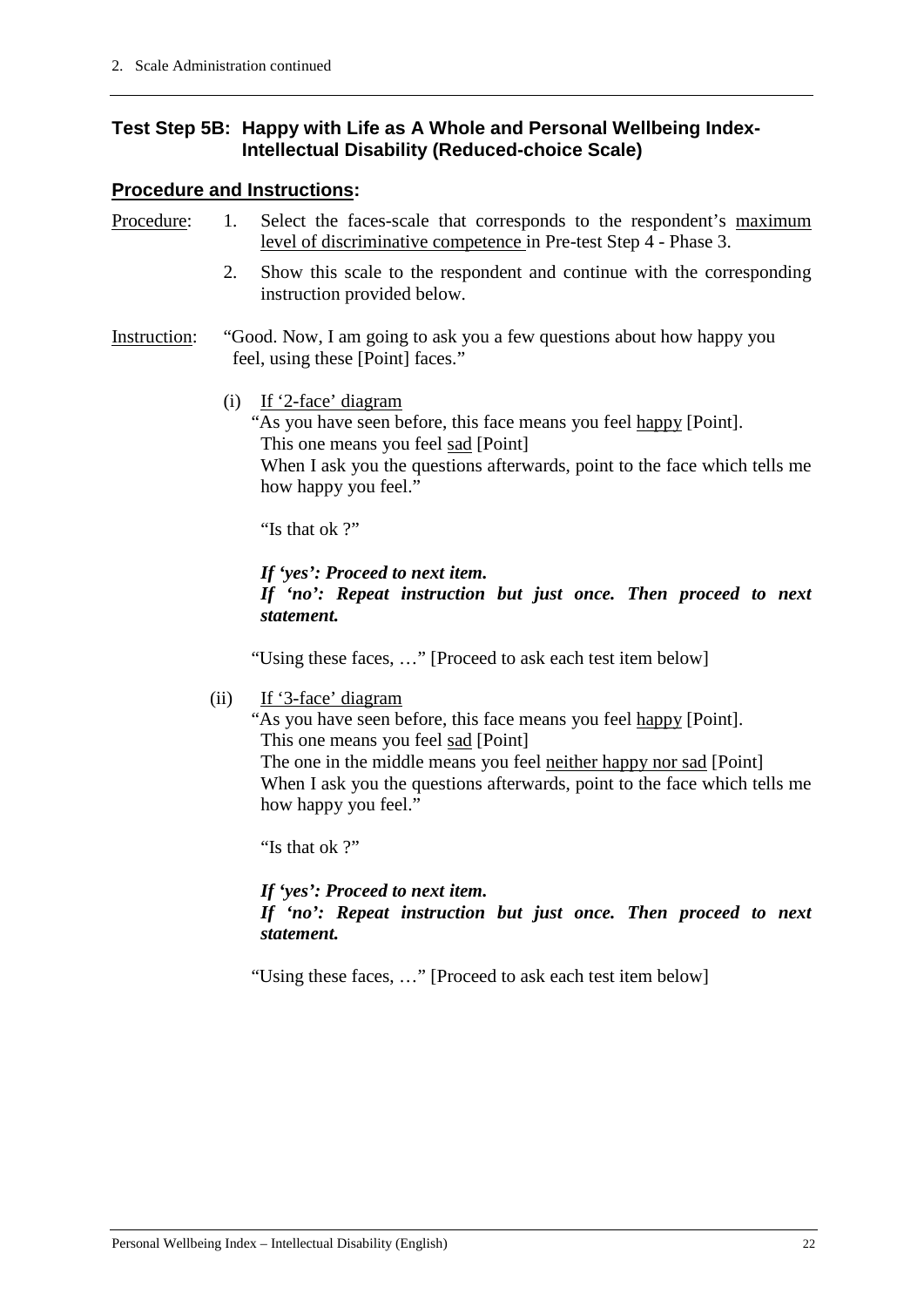(iii) "As you have seen before, this face means you feel very happy [Point]. If '5-face' diagram This one means you feel **a** little bit happy [Point] This one means you feel very sad [Point] This one means you feel <u>a little bit sad</u> [Point] The one in the middle means you feel **neither happy nor sad** [Point] When I ask you the questions afterwards, point to the face which tells me how happy you feel."

"Is that ok ?"

#### *If 'yes': Proceed to next item. If 'no': Repeat instruction but just once. Then proceed to next statement.*

"Using these faces, …" [Proceed to ask each test item below]

Test Items: (Record the respondent's answers according to the following code, in the appropriate boxes below)

| Code: | (a) $2$ -faces (2-pt)     | (b) $3$ -faces (3-pt)                                    | (c) $5$ -faces (5-pt)                                                                                                            |
|-------|---------------------------|----------------------------------------------------------|----------------------------------------------------------------------------------------------------------------------------------|
|       | $Sad = 0$<br>$H$ appy = 1 | $Sad = 0$<br>Neither Happy nor $Sad = 1$<br>$H$ appy = 2 | Very Sad = $\mathbf{0}$<br>A Little Bit Sad = $1$<br>Neither Happy nor $Sad = 2$<br>A Little Bit Happy = $3$<br>Very Happy $=$ 4 |

| Respondent's Rating |  |
|---------------------|--|
|                     |  |

| <u>2-pt</u> | <u>3-pt</u> | <u>5-pt</u> |
|-------------|-------------|-------------|
| $(0-1)$     | $(0-2)$     | $(0-4)$     |

### **Part I: Happy with Life as a Whole [Optional]**

"How happy do you feel about your life as a whole ?"

#### **Part 2: Personal Wellbeing Index – Intellectual Disability**

"How happy do you feel about…?"

- 1. the things you have? Like the money you have and the things you own?
- 2. how healthy you are?
- 3. the things you make or the things you learn?
- 4. getting on with the people you know?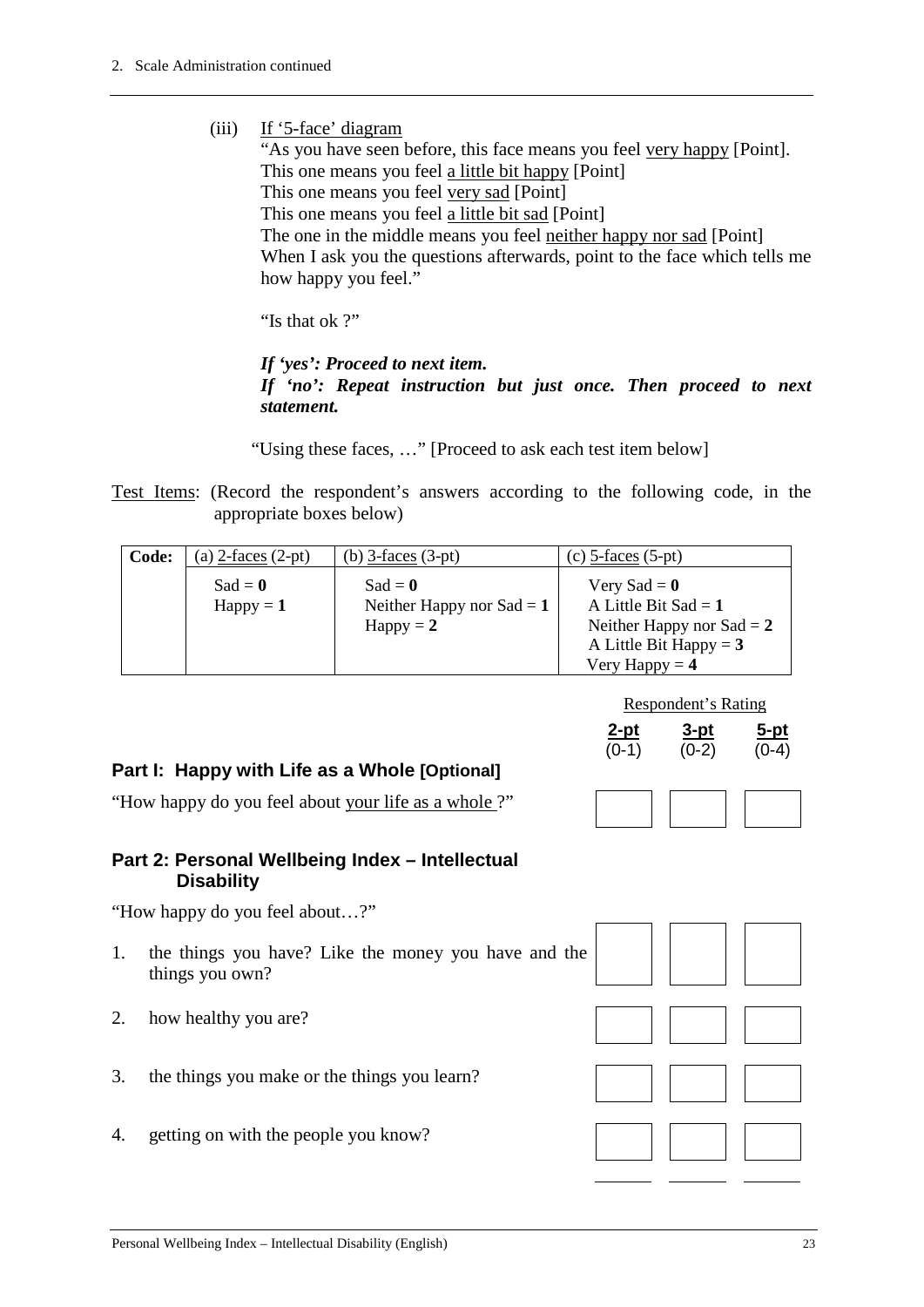2. Scale Administration continued

| 5. | how safe you feel?                        |                   |
|----|-------------------------------------------|-------------------|
| 6. | doing things outside your home?           | <b>The Common</b> |
| 7. | how things will be later on in your life? |                   |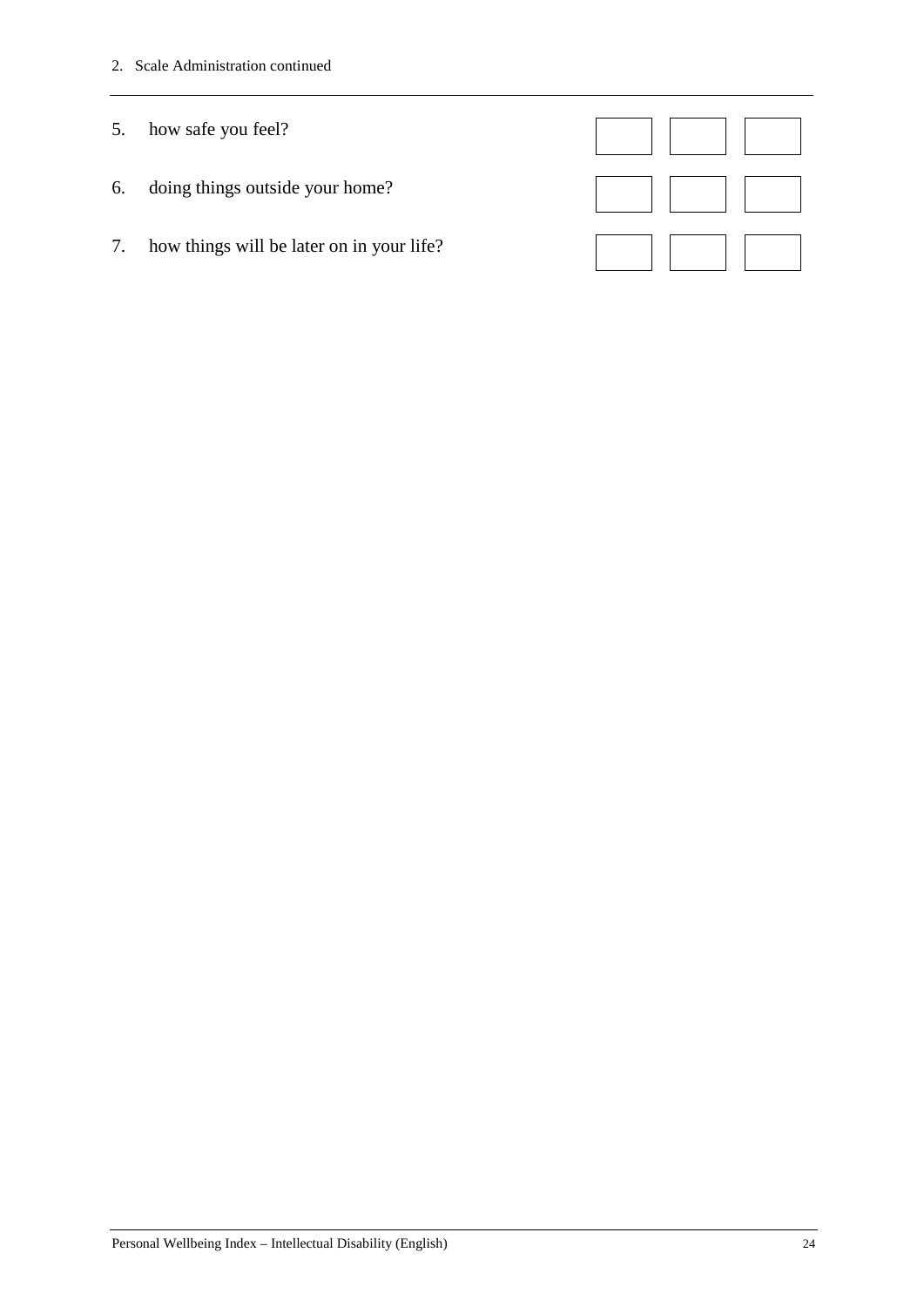### <span id="page-24-1"></span><span id="page-24-0"></span>**3.1. Data Cleaning**

While acquiescent responding contaminates all survey and interview data to some degree, people with an intellectual or cognitive disability are particularly prone to this form of responding. There are two main reasons. The first is deference to an authority figure (the interviewer) learned as a consequence of institutional living or dependence on caregivers. The second is defence against appearing incompetent when asked questions they do not understand. Agreement with the question, or answering in the affirmative, is the form of response that is least likely to generate a negative consequence for the person being questioned.

In using the original Comprehensive Quality of life Scale with people who have a mild/moderate level of intellectual disability, in the absence of pre-testing we often found up to 25 percent of people consistently answer at the top of the happiness scale. This may be due to the use of low - discrimination scales (2- or 3- point scales), such that the normal negative response-skew forces response consistency. Alternatively, it may represent acquiescent responding. In either case, the data provide no internal variation and should be eliminated prior to analysis to defend the data set from acquiescent responders.

Therefore, is essential that all data are checked for response sets. These are evident when the respondent scores at the top or the bottom of the scale for all seven Personal Wellbeing Index items. No matter the cause, the lack of variation will distort the data analysis. Hence, data sets from individual respondents showing **consistently** maximum or minimum scores on all 8 domains should be eliminated prior to data analysis.

#### <span id="page-24-2"></span>**3.2. Data Analysis of "Happiness with Life as a Whole" and Personal Wellbeing Index Items.**

Standardize all data into units of a 0 to 100 point distribution. This is achieved by shifting the decimal point one step to the right. E.g. a value of 6.0 becomes 60 points.

#### <span id="page-24-3"></span>**3.3. Data Analysis converting raw scores into the standard 0 – 100 scale format**

Mark Stokes and Bob Cummins School of Psychology, Deakin University

For the purpose of creating results that can be simply compared with one another, we convert all data to a standard form, which makes it look as though they had all been rated on a  $0 - 100$  point scale. The values derived from this process are called 'percentage of scale maximum' (%SM). This conversion does not alter the statistical properties of the data, since the process is a simple linear conversion, but it has the advantage that data from the PWI and other scales can be directly compared in terms of their means and standard deviations.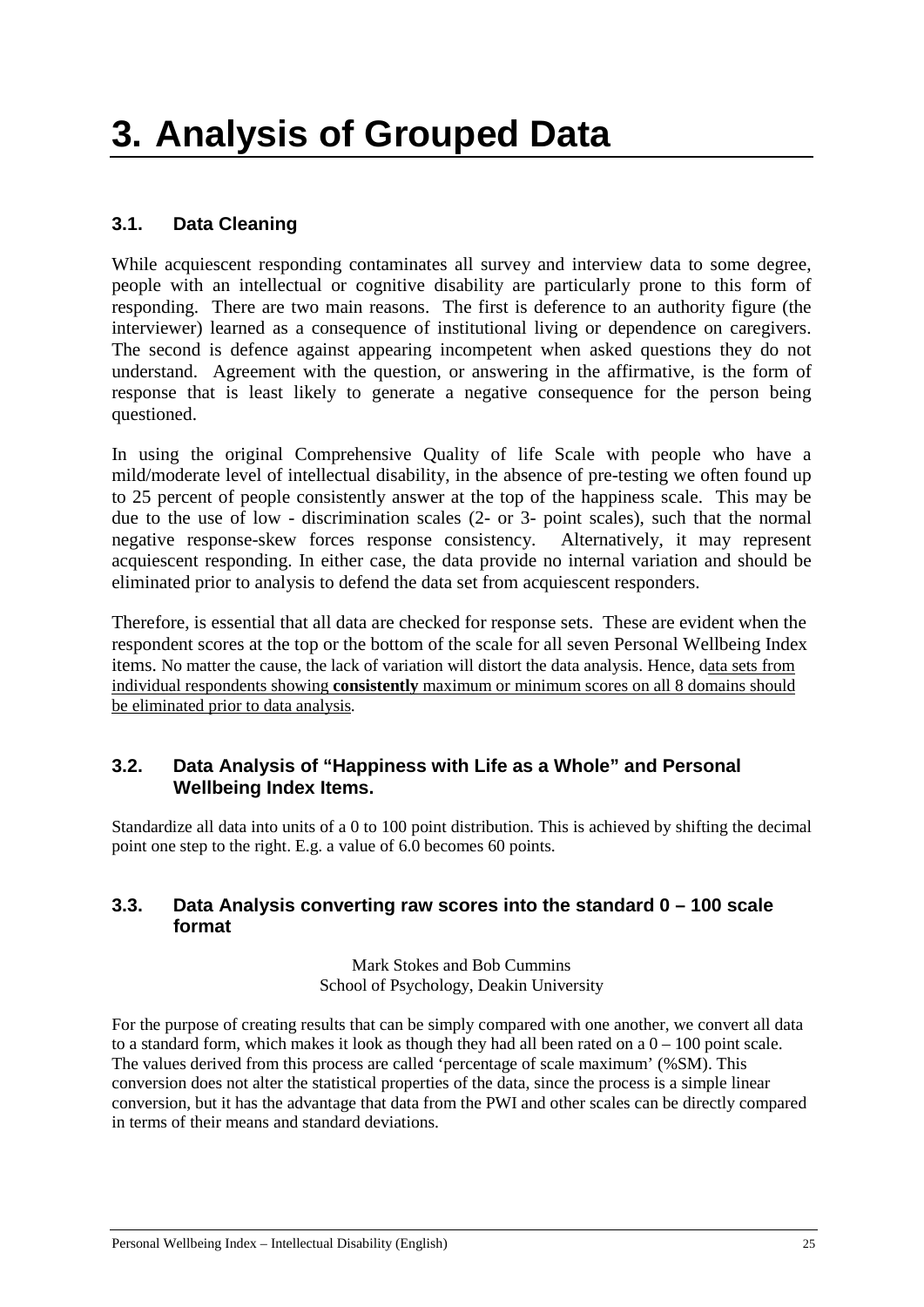The conversion of PWI scores, which have been derived from a  $0 - 10$  response scale, is simple. The conversion is achieved by simply shifting the decimal point to the right. For example, a score of 7 becomes 70 %SM, or a mean score of 6.56 becomes 65.6%SM.

When comparisons are to be made with other data that have been derived from different response scales, such as ones that use a  $1 - 5$  rating, then the values derived from the scale can be converted to the standard  $0 - 100$  %SM through the use of the formula below.

$$
\frac{X\,-\,k^{\,min}}{k^{\,max}\,-\,k^{\,min}}\,\,x\,\,100
$$

 $X =$  the score or mean to be converted

- $k^{\min}$ ie If a scale is score from 1 to 5, then  $k^{\text{min}} = 1$ = the minimum score possible on the scale If a scale is score from -5 to +5, then  $k^{\text{min}} = -5$
- k max ie If a scale is score from 1 to 5, then  $k^{max} = 5$  $=$  the maximum score possible on the scale ie If a scale is score from 1 to 5, then  $k^{max} = 5$ <br>If a scale is score from -5 to +5, then  $k^{max} = +5$

#### Example 1

A mean score of 3.5 on a scale rated from 1 to 5.

$$
\frac{3.5 - 1}{5 - 1} \times 100 = 62.5\%SM
$$

#### Example 2

A mean score of  $+3.5$  on a scale rated from  $-5$  to  $+5$ .

$$
\frac{+3.5 - (-5)}{+5 - (-5)} \times 100 = \frac{+8.5}{+10} \times 100 = 85.0\% \text{SM}
$$

Standardize all Likert scale data on happiness, into units of Percentage of Scale Maximum (%SM) on a 0 to 100 distribution. This is achieved by the following procedures for data derived from different scale formats:

- (a) For 11-point scale
	- Convert data derived from a 0 to 10 point scale by shifting the decimal point one step to the right. E.g. a value of 6.0 becomes 60.
- (b) For Reduced-choice scale

Step 1: Code the likert scale from 0 to X, where '0' represents the lowest response category and 'X' represents the highest. E.g. a 1–5 scale would become 0–4.

Step 2: Perform calculation using the following formula,

 $[(Score/X) \times 100]$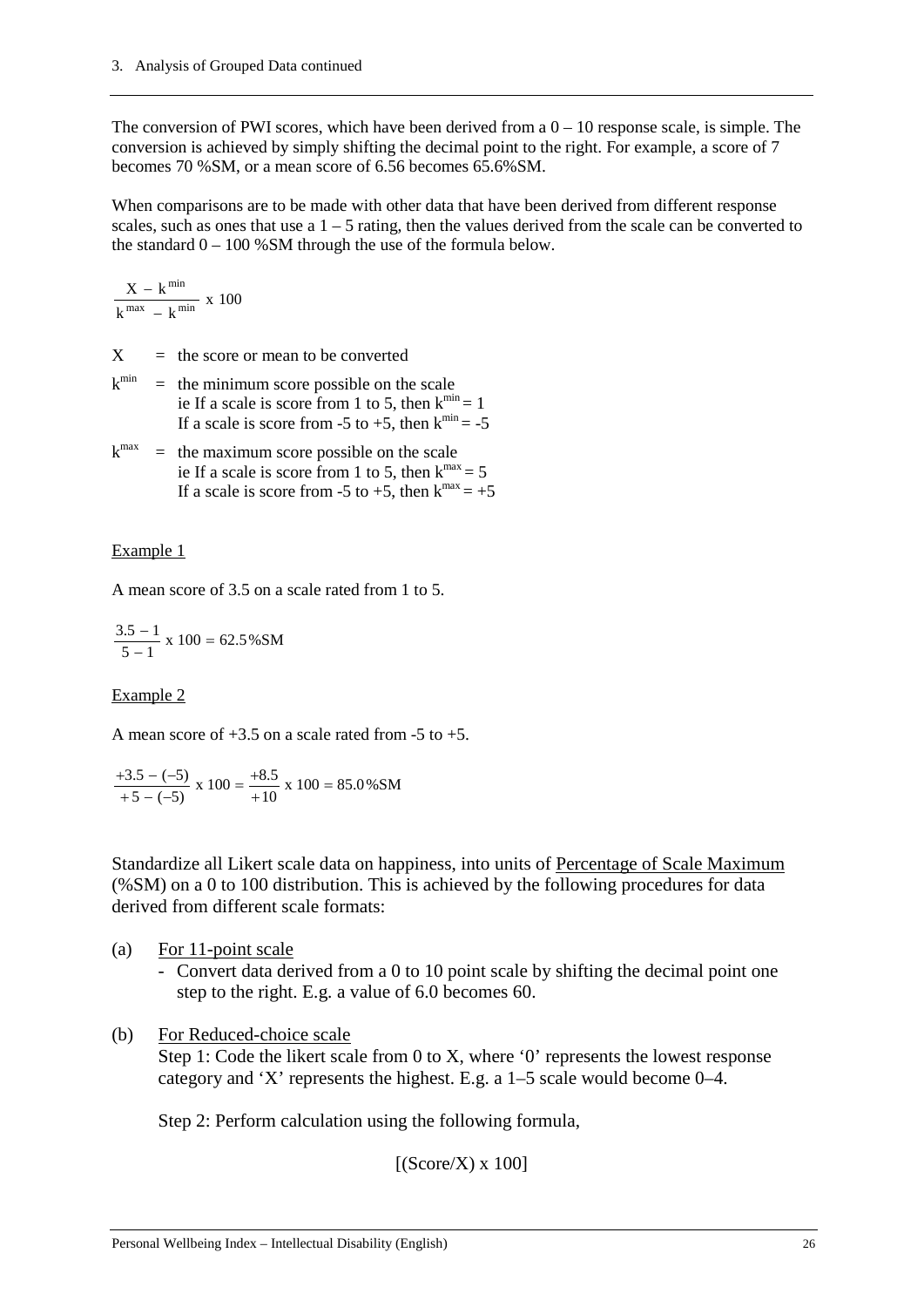where 'Score' refers to the reported group mean value and 'X' represents that as previously defined. Eg. A score of 3.0 would become  $[(3.0/4) \times 100] = 75$ 

#### <span id="page-26-0"></span>**3.4. Data Interpretation**

Data derived on the Personal Wellbeing Index-ID scale items may be used either at the level of individual domains, or the domain scores may be aggregated and averaged to form the <u>Personal Wellbeing Index</u> (PWI).

The item "Happiness with Life as a Whole" **IS NOT** a component of the PWI and hence, should be analysed as a separate variable. This item is used to test the construct validity of the PWI using multiple regression. Each domain should contribute unique variance and the normative data using this technique are shown in Appendix B and C.

The mean of the domain scores derived from the PWI constitutes a measure of Subjective Wellbeing. Such a datum can be referenced to two types of normative data as follows:

- (a) If the datum is the score of an individual person , it can be referenced to the normal distribution of individuals within a population. The Australian normative range for individuals is 50-100 points.
- (b) If the datum is the mean score of a group, it can be referenced to the normal distribution of group means. The normative range for Western means is 70-80 points. The normative range for Australia is 73.4 – 76.4 points.

Note: These values are generally 'around 10 percentage points lower for Asian populations' due to a cultural response bias e.g. Chinese (Lau, Cummins & McPherson, 2005).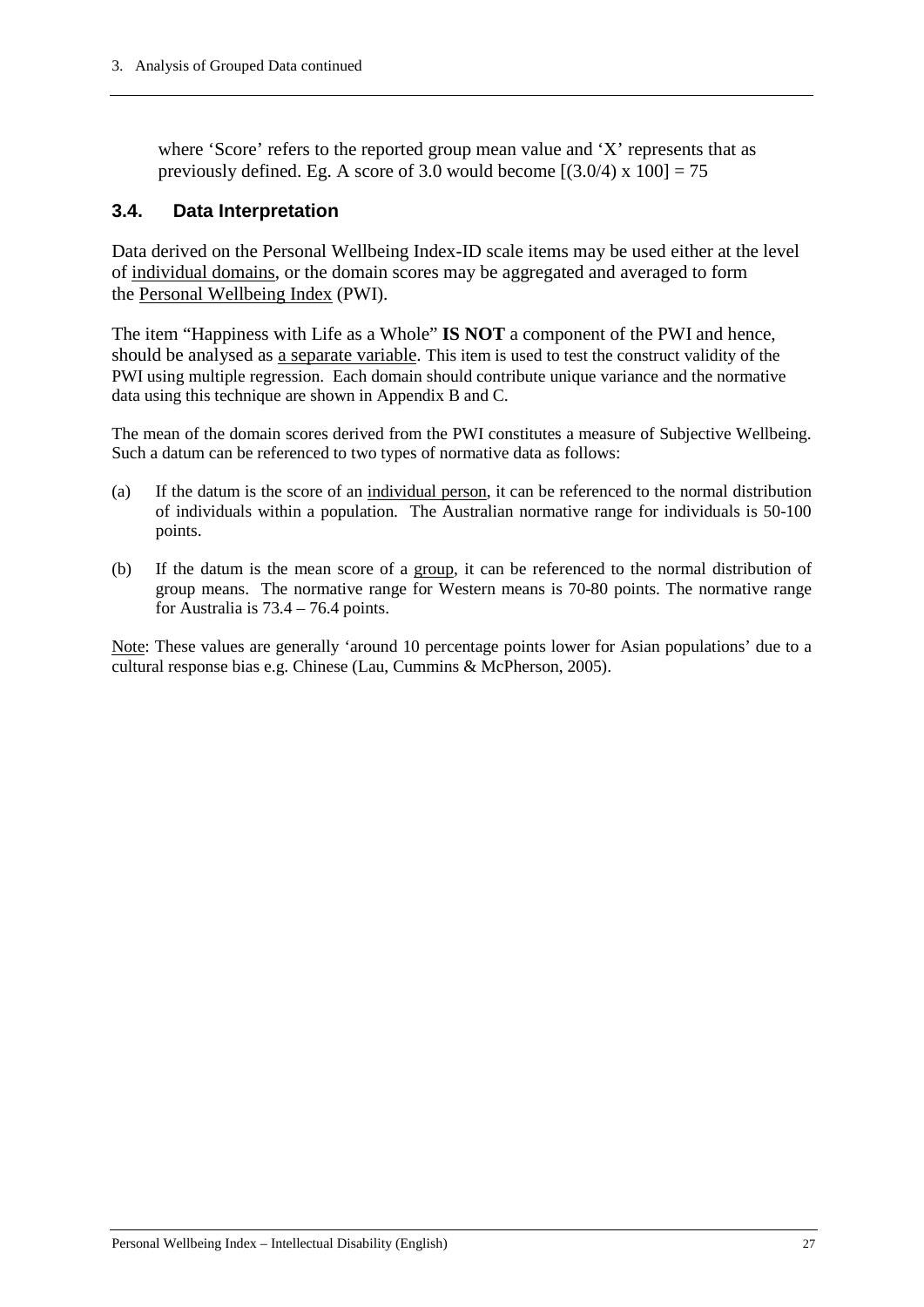# <span id="page-27-0"></span>**4. Obtaining Informed Consent**

The first formal interaction should be to inform the person about the nature of the evaluation process. This involves two stages as the provision of information, and then testing the person to ensure that they have understood the information provided.

#### Stage 1

The information provided to the person should include a description of the following (IASSID, 2003):

- a) Why the research is being proposed.
- b) Who is to conduct the research.
- c) How the research is to be conducted and what it involves.
- d) The possible outcomes to the research for the person, including any potential benefits, potential risks or possible adverse consequences.
- e) How individual information will be kept and who could have access to it.
- f) The person's rights with respect to their declining or agreeing to participate and, if they agree to participate, their right to later withdraw at any time.
- g) That there will be no adverse consequences to them if they decline to participate or later withdraw.

#### Stage 2

In order to test whether the interviewee has understood this information, a set of questions should be asked similar to the following, which have been taken from Arscott, Dagnan & Kroses (1998):

- a) "What will I be talking to you about ?"
- b) "How many times will I want to talk to you ?"
- c) "Are there any good things about talking to me ?"
- d) "Are there any bad things about talking to me ?"
- e) "What can you do if you decide you won't want to talk to me any more?"

Obviously, the precise form of these questions will depend on the content of the information that has been previously provided. Arscott et al., (1998) used an acceptability criterion of three or more appropriate responses.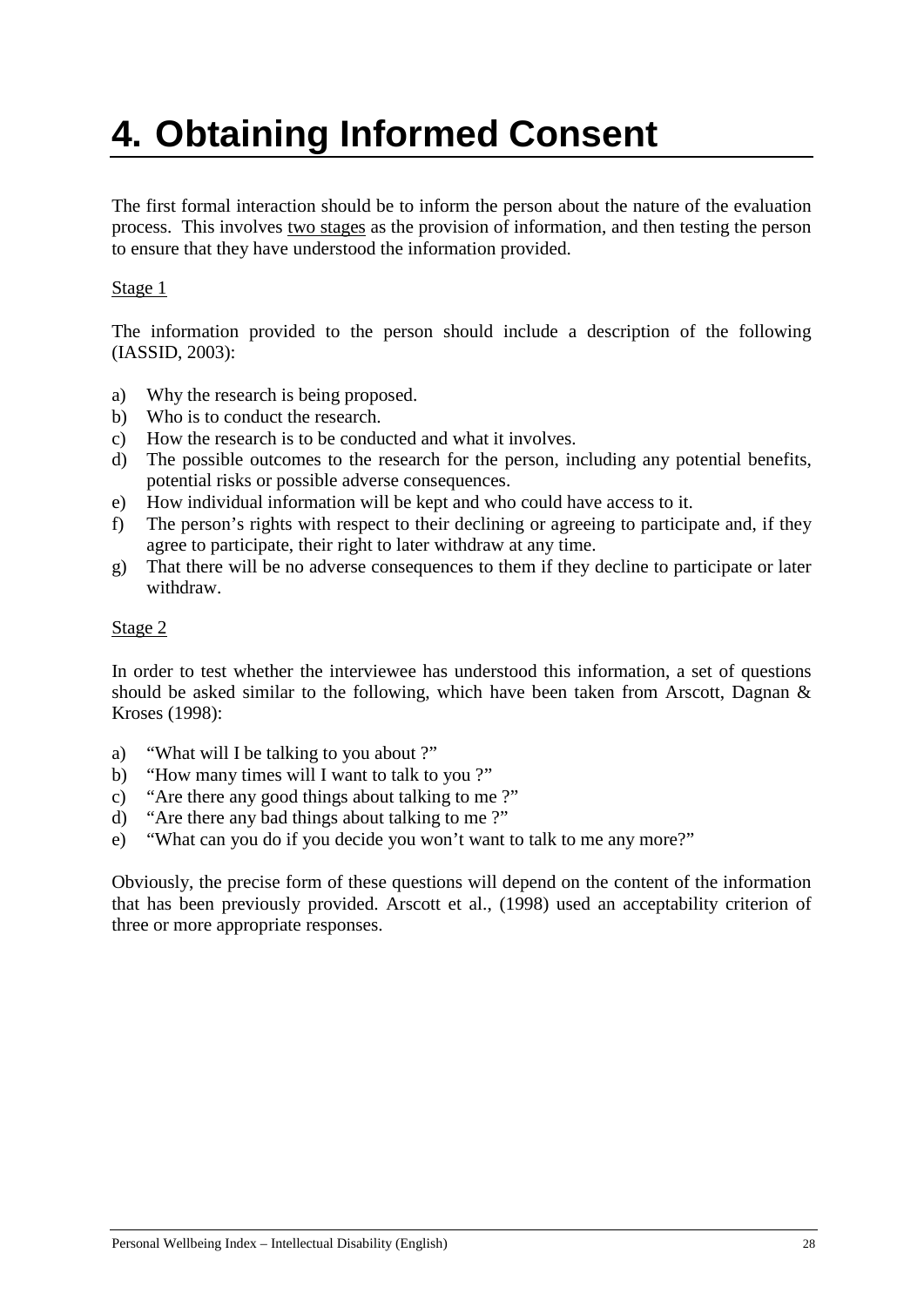- <span id="page-28-0"></span>Arscott, K., Dagnan, D., & Kroses, B.S. (1998) Consent to psychological research by people with an intellectual disability. *Journal of Applied Research in Intellectual Disabilities, 11*(1), 77-83.
- Chadsey-Rusch, J., DeStefano, L., O'Reilly, M., Gonzalez, P., & Coller-Klingenberg, L. (1992) Assessing the loneliness of workers with mental retardation. Mental Retardation, 2, 85-92.
- Cummins, R.A. (1991) The Comprehensive Quality of Life Scale Intellectual Disability: An initial report. *Australia and New Zealand Journal of Developmental Disabilities, 17*, 259-264.
- Cummins, R.A., McCabe, M.P., Romeo, Y. & Gullone, E. (1994) *The Comprehensive Quality of Life Scale - Intellectual Disability: Results from a Victorian survey.* Proceedings, 29th National Conference of the Australian Society for the Study of Intellectual Disability, 93-98.
- Cummins, R.A. (1996) The domains of life satisfaction: An attempt to order chaos. *Social Indicators Research, 38,* 303-332.
- Cummins, R.A. (1997). *Assessing quality of life for people with disabilities*. In: Quality of Life for Handicapped People, Second Edition, R.I. Brown (Ed.). Cheltenham, England: Stanley Thomas, pp. 116-150.
- Cummins, R.A., McCabe, M.P., Romeo, Y., Reid, S., & Waters, L. (1997) An initial evaluation of the Comprehensive Quality of Life Scale - *Intellectual Disability. International Journal of Disability, Development and Education, 44*, 7-19.
- Cummins, R.A., Eckersley, R. Pallant, J. Van Vugt, J, & Misajon, R. (2002). D*eveloping a national index of subjective wellbeing: The Australian Unity Wellbeing Index.* Social Indicators Research, 64, 159-190.
- Cummins, R.A. (2002) Proxy responding for subjective well-being: A review. *International Review of Research in Mental Retardation, 25,* 183-207.
- Cummins, R.A. (2004) *Issues in the systematic assessment of quality of life*. In: J. Hogg & A. Langa (Eds.). Approaches to the assessment of adults with intellectual disability: A service provider's guide. , London: Blackwell (in press).
- Cummins, R.A., Eckersley, R., Lo, S.K., Okerstrom, E., Hunter, B., & Davern, M. (2004). Australian Unity Wellbeing Index: Cumulative Psychometric Record. Melbourne: Australian Centre on Quality of Life, School of Psychology, Deakin University. http://acqol.deakin.edu.au/index\_wellbeing/index.htm
- International Association of the Scientific Study of Intellectual Disabilities. (Draft, May 2003) *Ethics Guidelines for International, Multi-centre Research Involving People with Intellectual Disabilities*. , [Refer Keith R. McVilly - kmcvilly@med.usyd.edu.au].
- Lau, A.L.D (2006). *Subjective Wellbeing Measurement for Special Populations (With Intellectual impairment, Children).* Workshop, Conference on quality of Life in Asia, Hong Kong Society for Quality of Life, Hong Kong, May.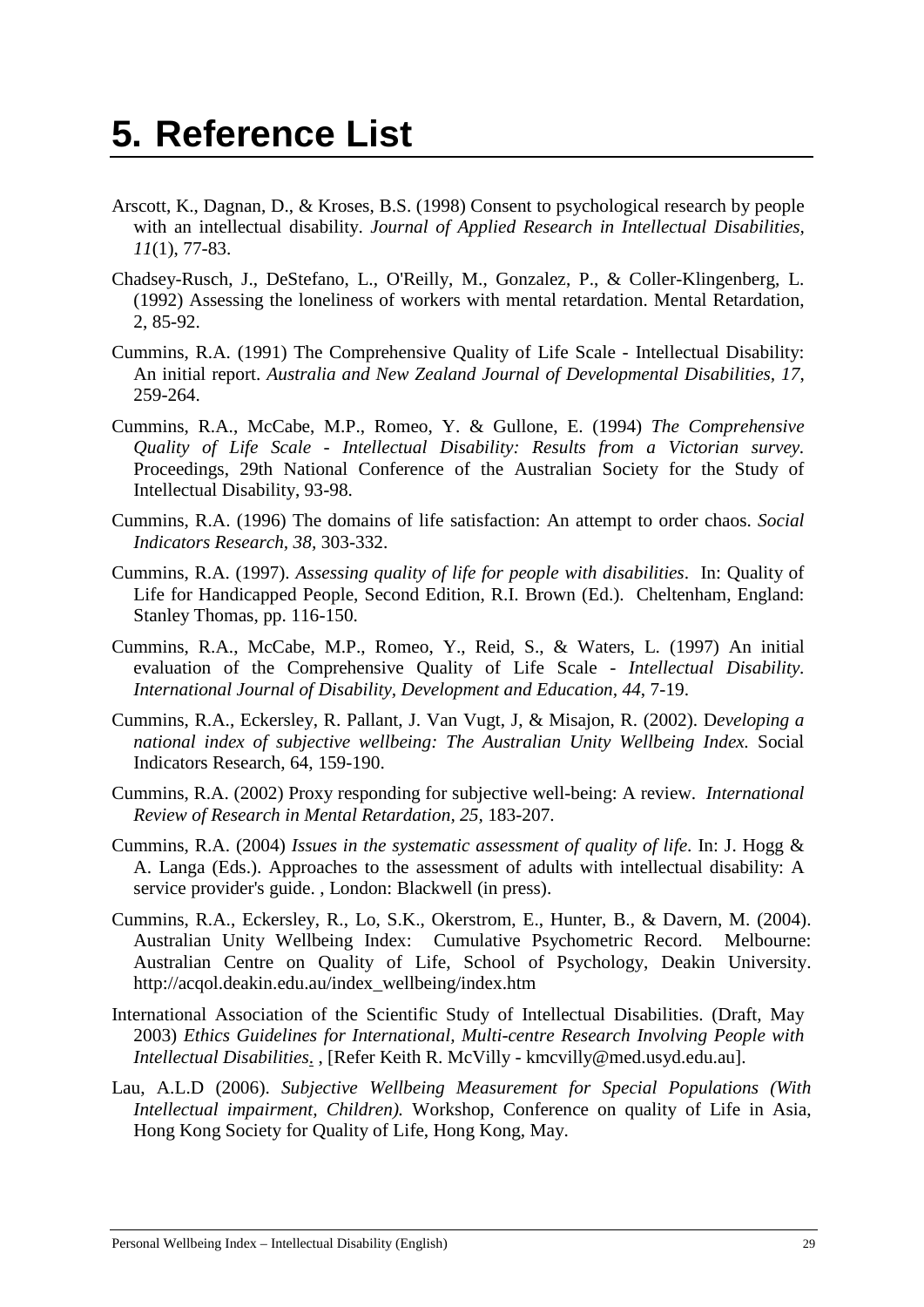- Lau, A.L.D., Chi, I., Cummins, R.A., Lee, T.M.C., Chou, K.L., & Chung, L.W.M. (2008) The SARS (Severe Acute Respiratory Syndrome) pandemic in Hong Kong: Effects on the subjective wellbeing of elderly and younger people. *Journal of Aging and Mental Health, 12*(6), 746-760.
- Lau, A.L.D., Cummins, R.A. and McPherson, W. (2005). An investigation into the crosscultural equivalence of the Personal Wellbeing Index. *Social Indicators Research, 72, 403-432.*
- Lau, A.L.D., Cummins, R.A., Chan, C.C.H., Mcgillivray, J., Li, E.P.Y. (2006). *Measuring subjective wellbeing of people with cognitive impairment using the Personal Wellbeing Index..* 8th Australian Centre on Quality of Life, Melbourne, Deakin University, Australia, November.
- Lau, A.L.D., Cummins, R.A., Lam, P.K.W., Li, E.P.Y., Mcgillivray, J., & Chan, C.C.H. (2006). *A modified version of the Personal Wellbeing Index for measuring subjective wellbeing of people with cognitive impairment.* 7th Conference of the International Society for Quality of Life Studies, Grahamstown, South Africa, July.
- McGillivray, J., Lau, A.L.D., Davey, G., & Cummins, R.A. (2008). The utility of the Personal Wellbeing Index-Intellectual Disability (PWI-ID) scale in an Australian sample. *Journal of Applied Research in Intellectual Disabilities* (In press)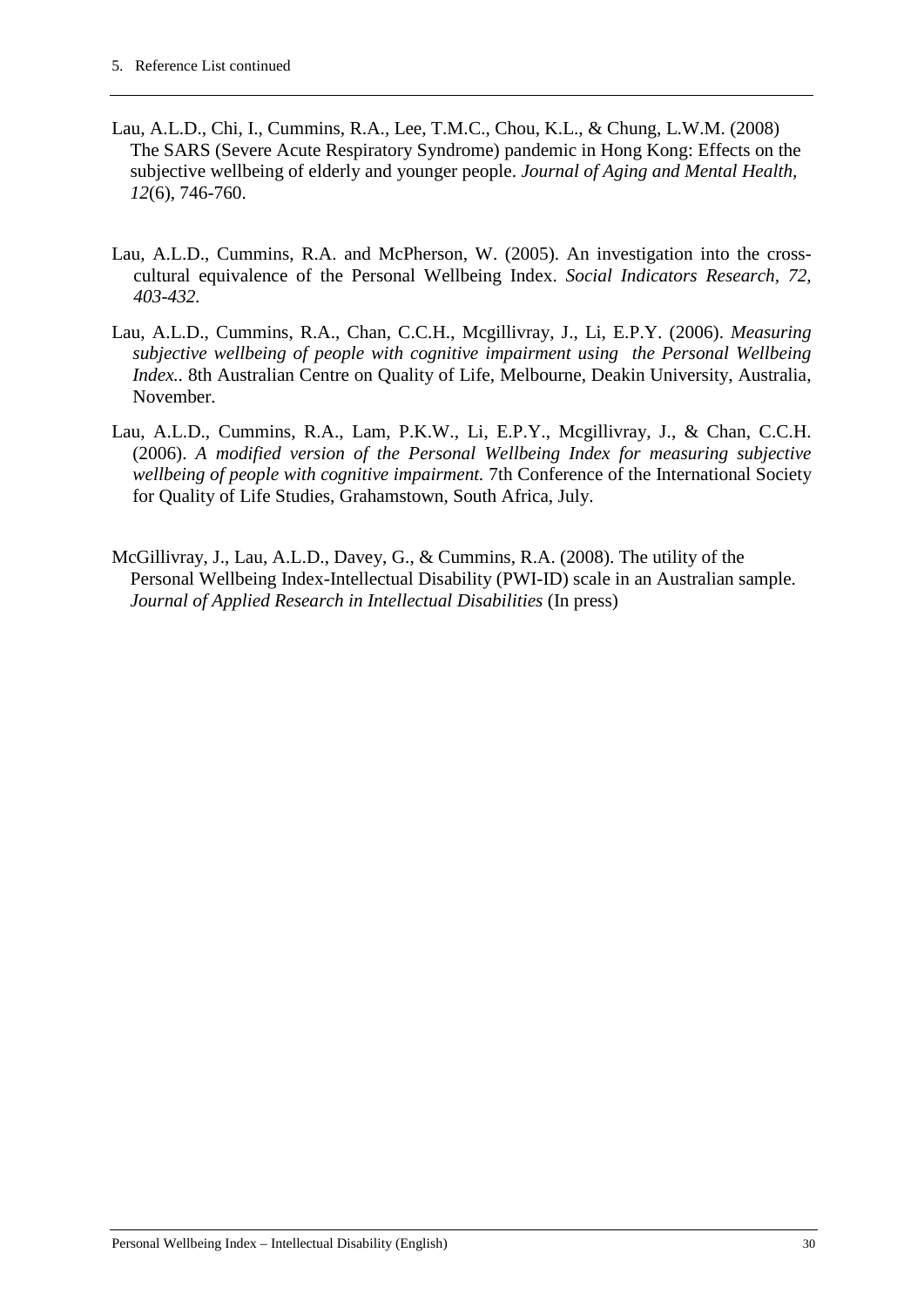#### **PWI Manuals and Transactions:**

Available from Melbourne: Australian Centre on Quality of Life, Deakin University. [http://acqol.deakin.edu.au/instruments/wellbeing\\_index.htm](http://acqol.deakin.edu.au/instruments/wellbeing_index.htm)

PWI-A : The International Wellbeing Group (2006). *Personal Wellbeing Index – Adult*.

Other translated versions on PWI-A: (E.G.) Arabic : translated by Tiliouine, H. (2002) Chinese - Cantonese : translated by Lau, A.L.D. (2002)<br>- Mandarin : translated by Zhaniun, X (2003) translated by Zhanjun,  $X$  (2003) - Tibetan : translated by Dave Webb (2005) Croatian : translated by Lipovean, L.K. (2003) Dutch : translated by Renty, J. (2002) Italian : translated by Verri, A. (2002) Japanese : translated by Naoi, A (2003) Mexican : translated by Rojas, M (2003) Slovakia : translated by Dzuka, J. (2002) Spanish - Spain : translated by Casa, F. (2002) - Argentina : translated by Toon, G. (2002) PWI-ID : Cummins, R.A. and Lau, A.L.D. (2005). *Personal Wellbeing Index – Intellectual Disability.* 3rd Edition. Cummins, R.A. and Lau A.L.D. (2005). *Personal Wellbeing Index – Intellectual Disability.* 3<sup>rd</sup> Edition (Chinese-Cantonese). PWI-SC : Cummins, R.A. and Lau, A.L.D. (2005). *Personal Wellbeing Index – School* Children. 3<sup>rd</sup> Edition. Cummins, R.A. and Lau, A.L.D. (2005). *Personal Wellbeing Index – School* Children. 3<sup>rd</sup> Edition (Chinese-Cantonese). PWI-PS : Cummins, R.A. and Lau, A.L.D. (2005). *Personal Wellbeing Index – Pre-*School. 3<sup>rd</sup> Edition.

 Cummins, R.A. and Lau, A.L.D. (2005). *Personal Wellbeing Index – Pre-*School. 3<sup>rd</sup> Edition. (Chinese-Cantonese).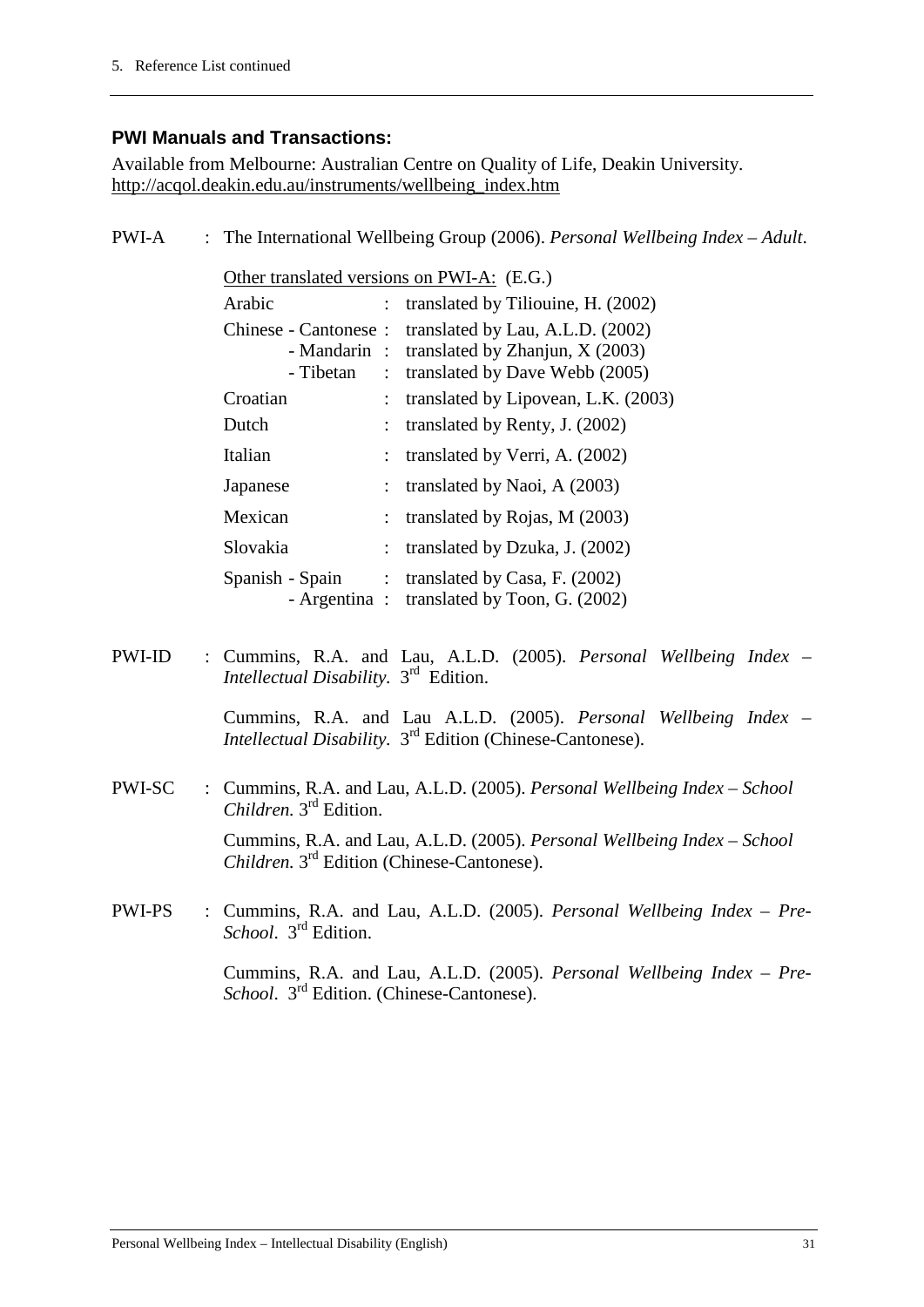# <span id="page-31-0"></span>**6. Appendix -**

# **Testing Materials**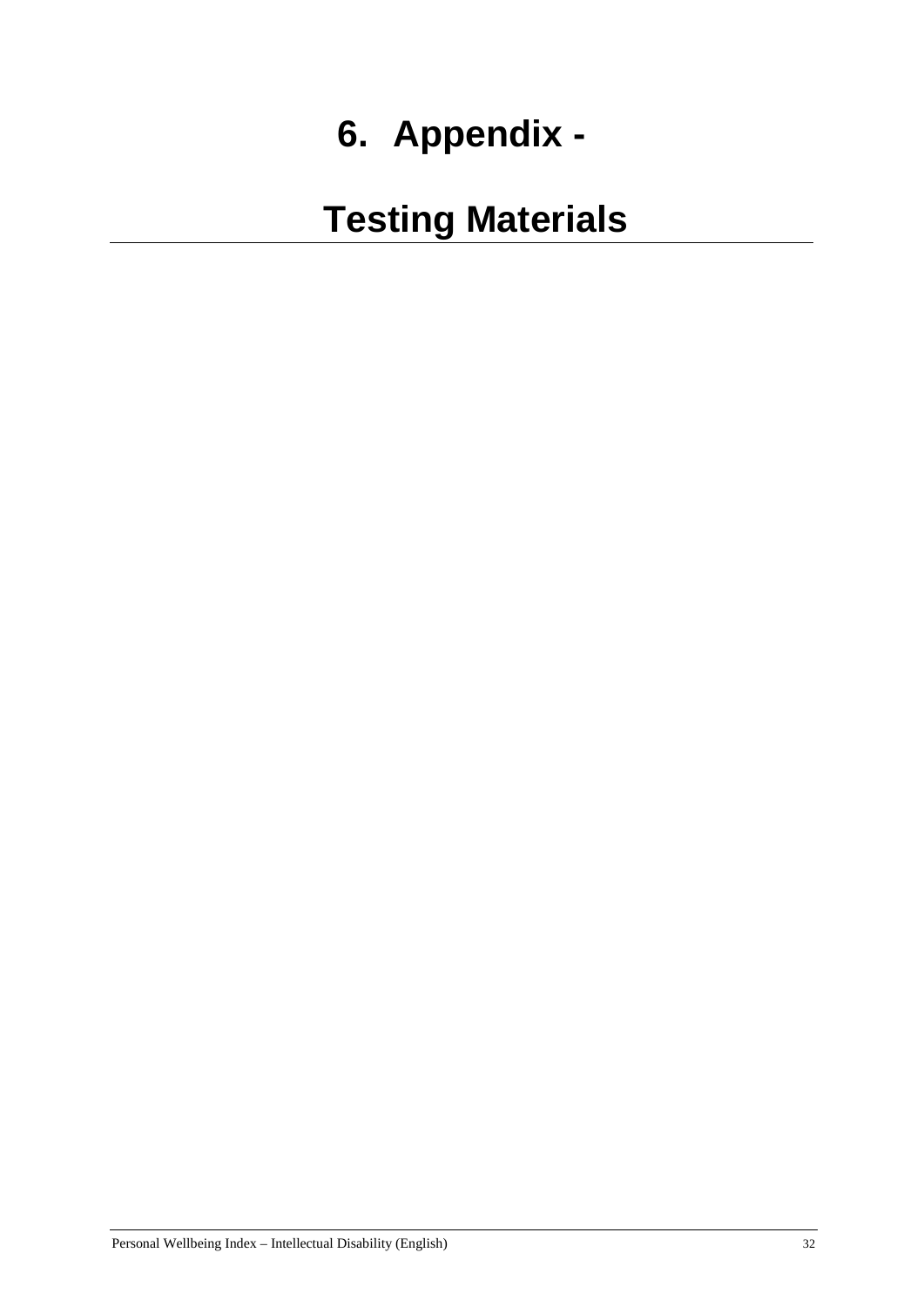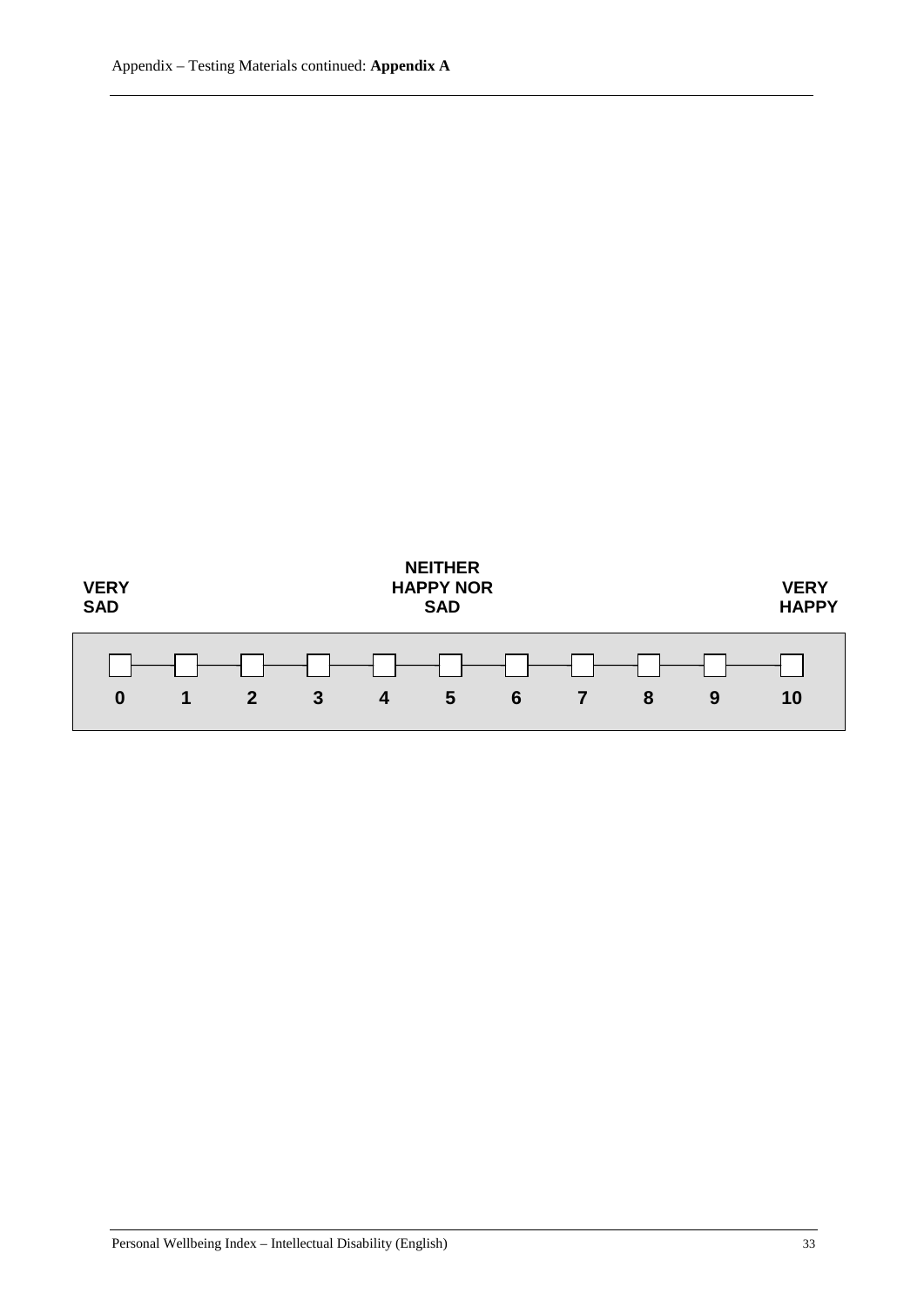

# **TWO BLOCKS**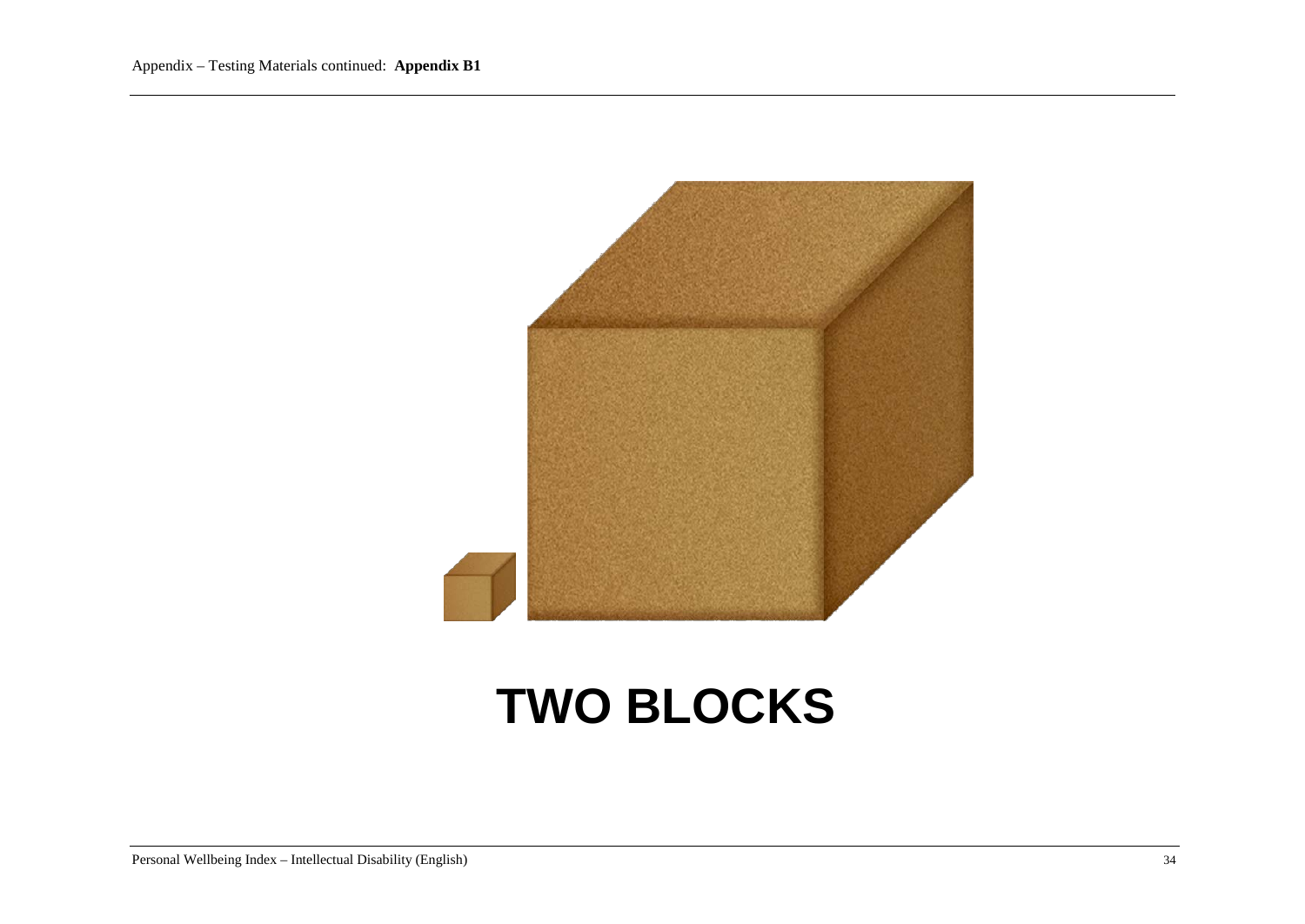

# **THREE BLOCKS**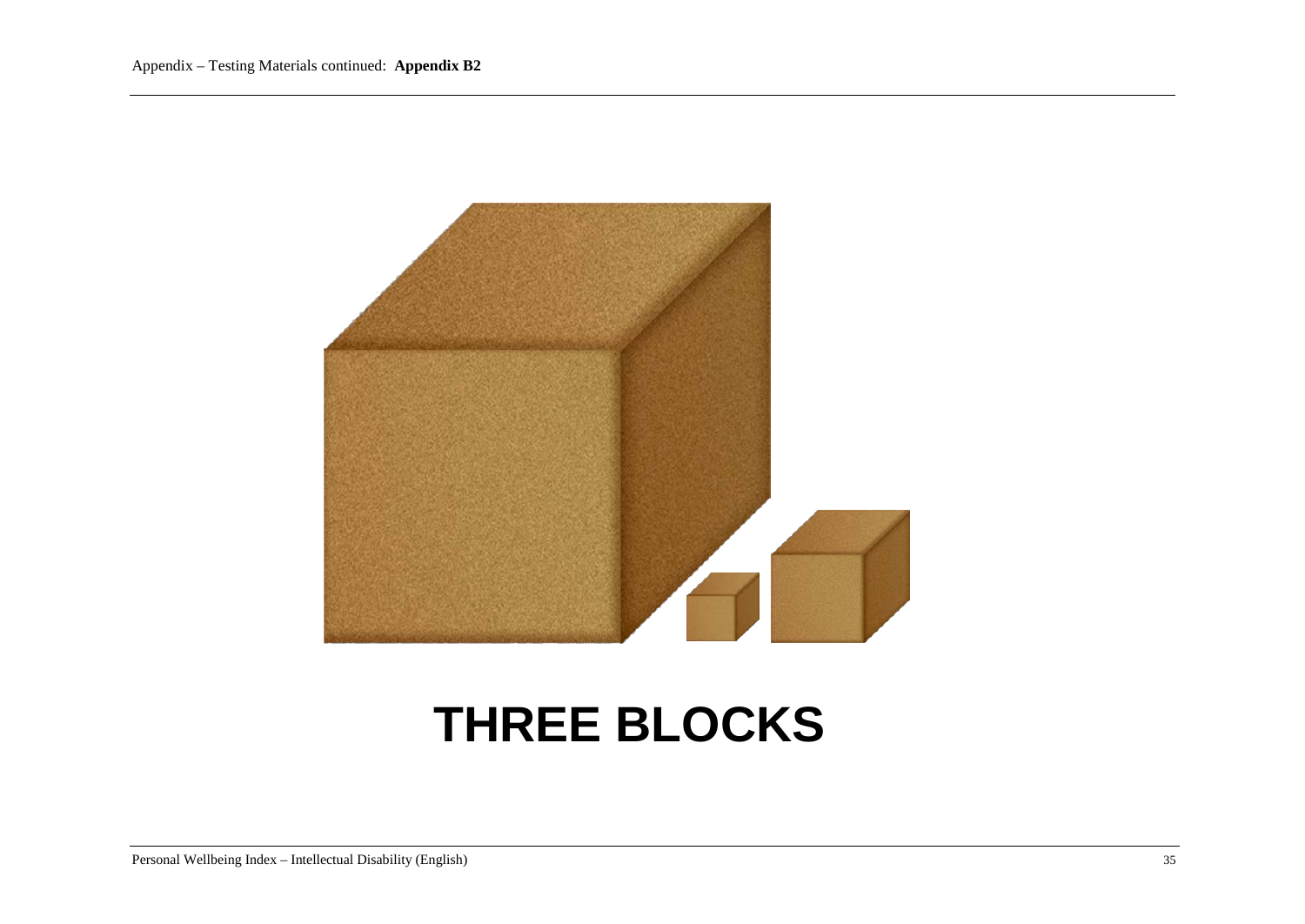

# **FIVE BLOCKS**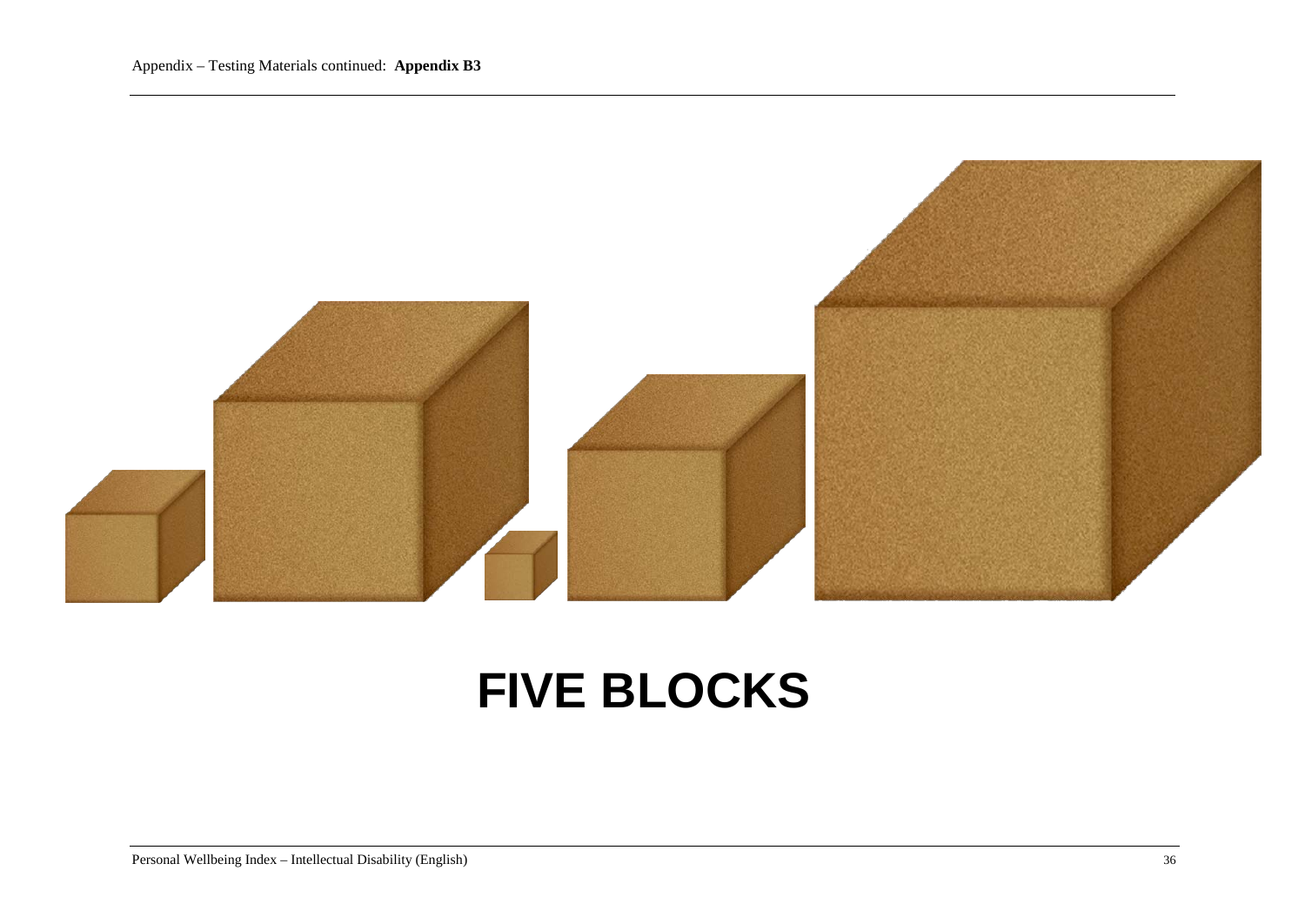

# **TWO STEPS**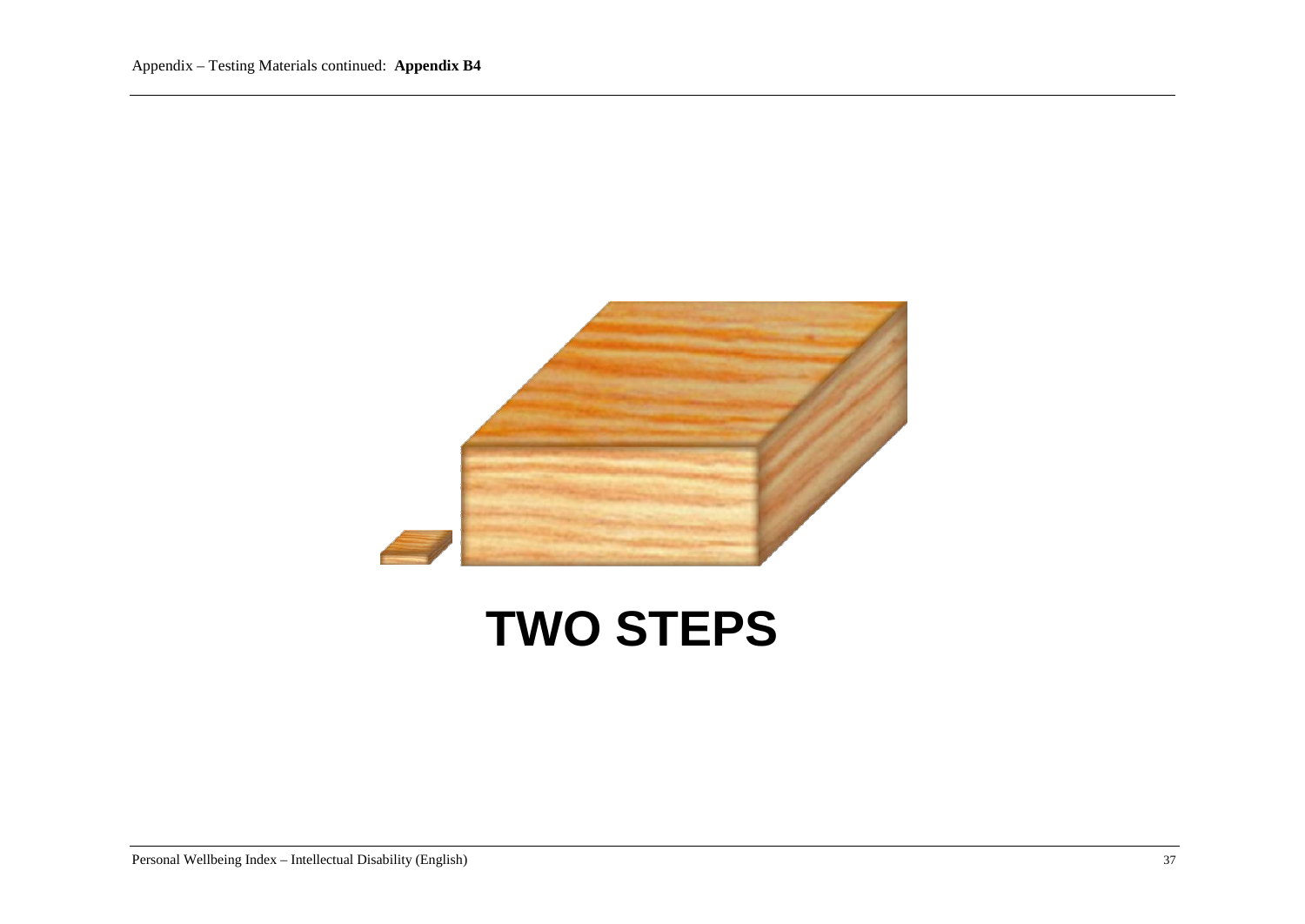

# **THREE STEPS**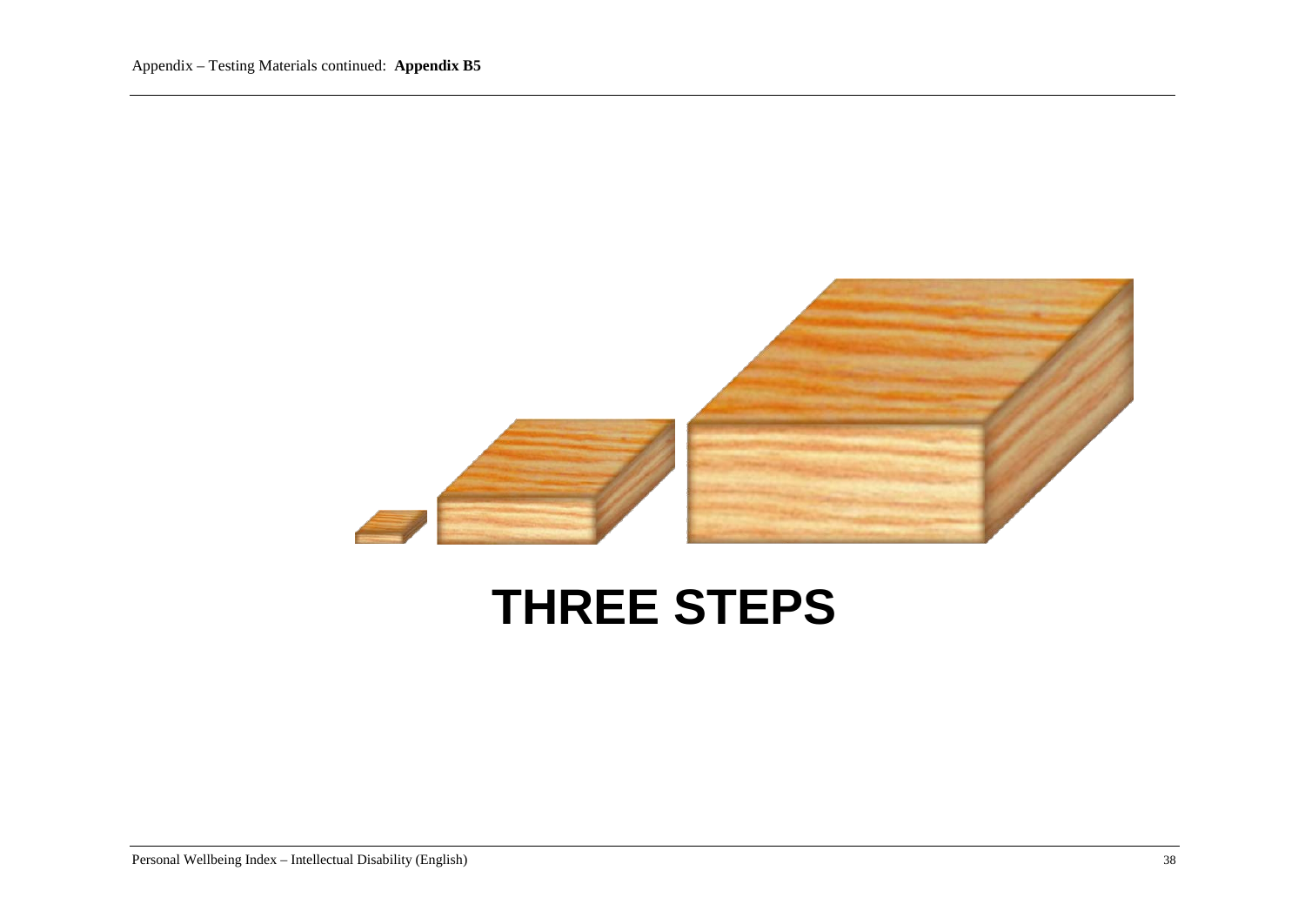

# **FIVE STEPS**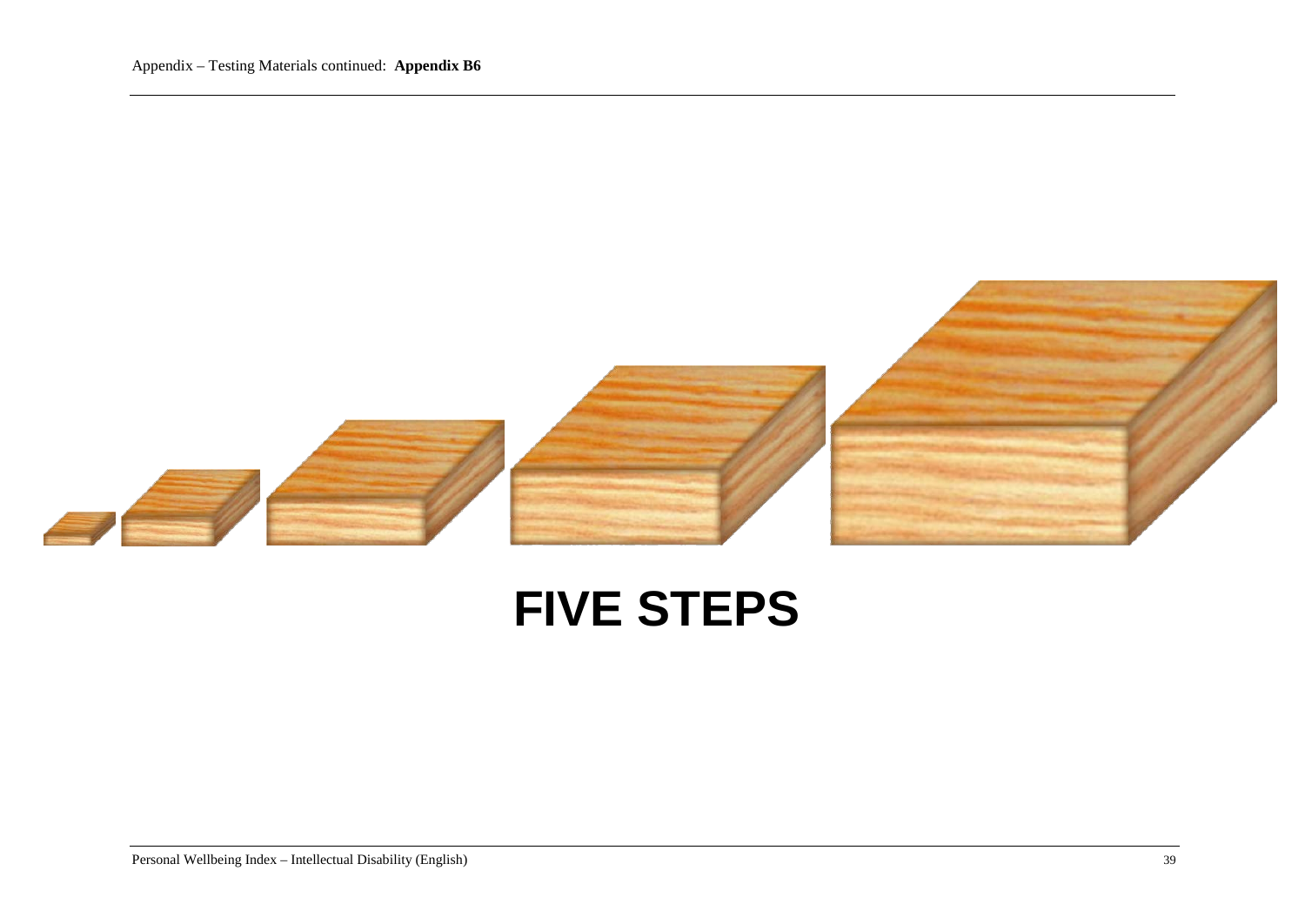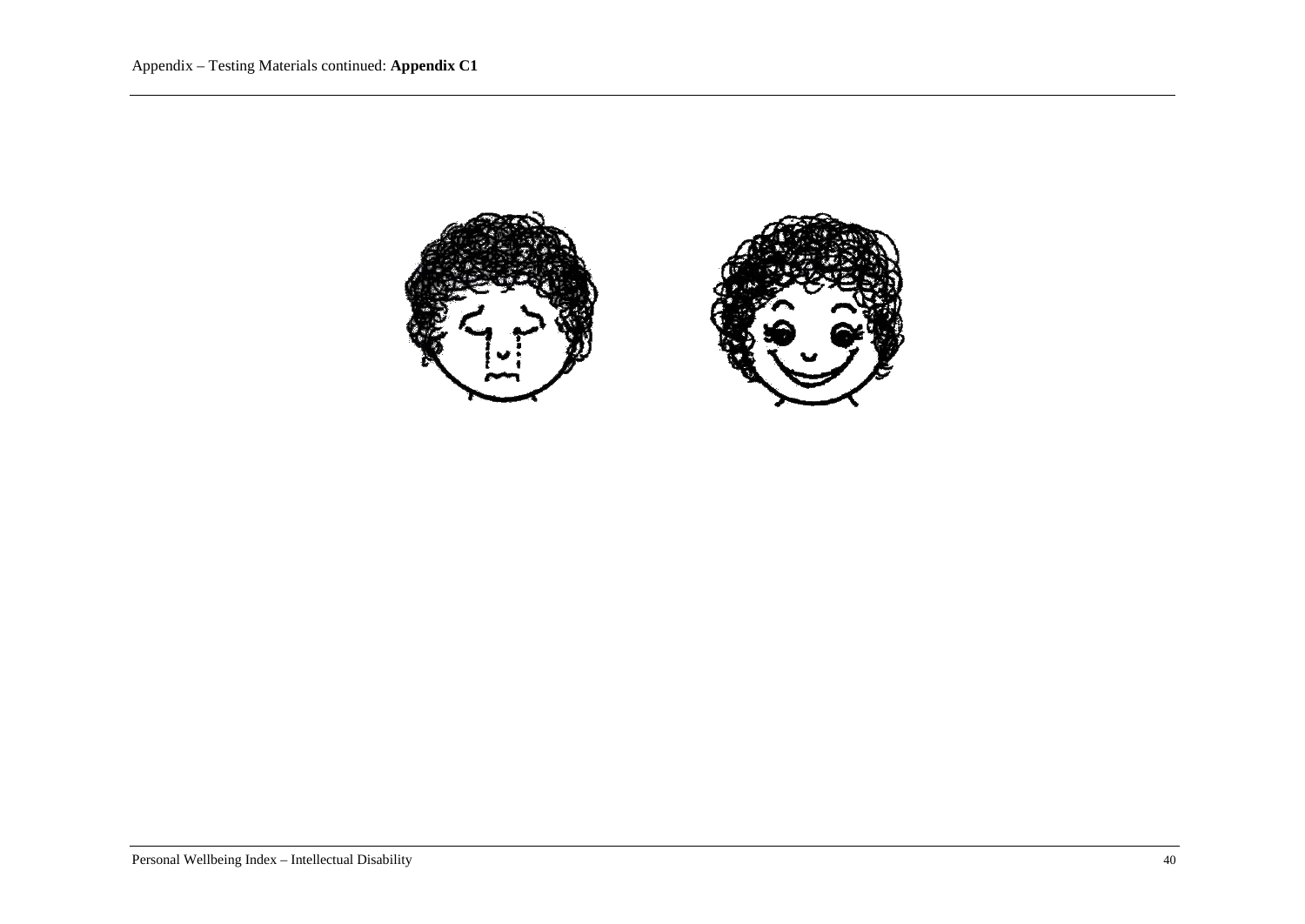